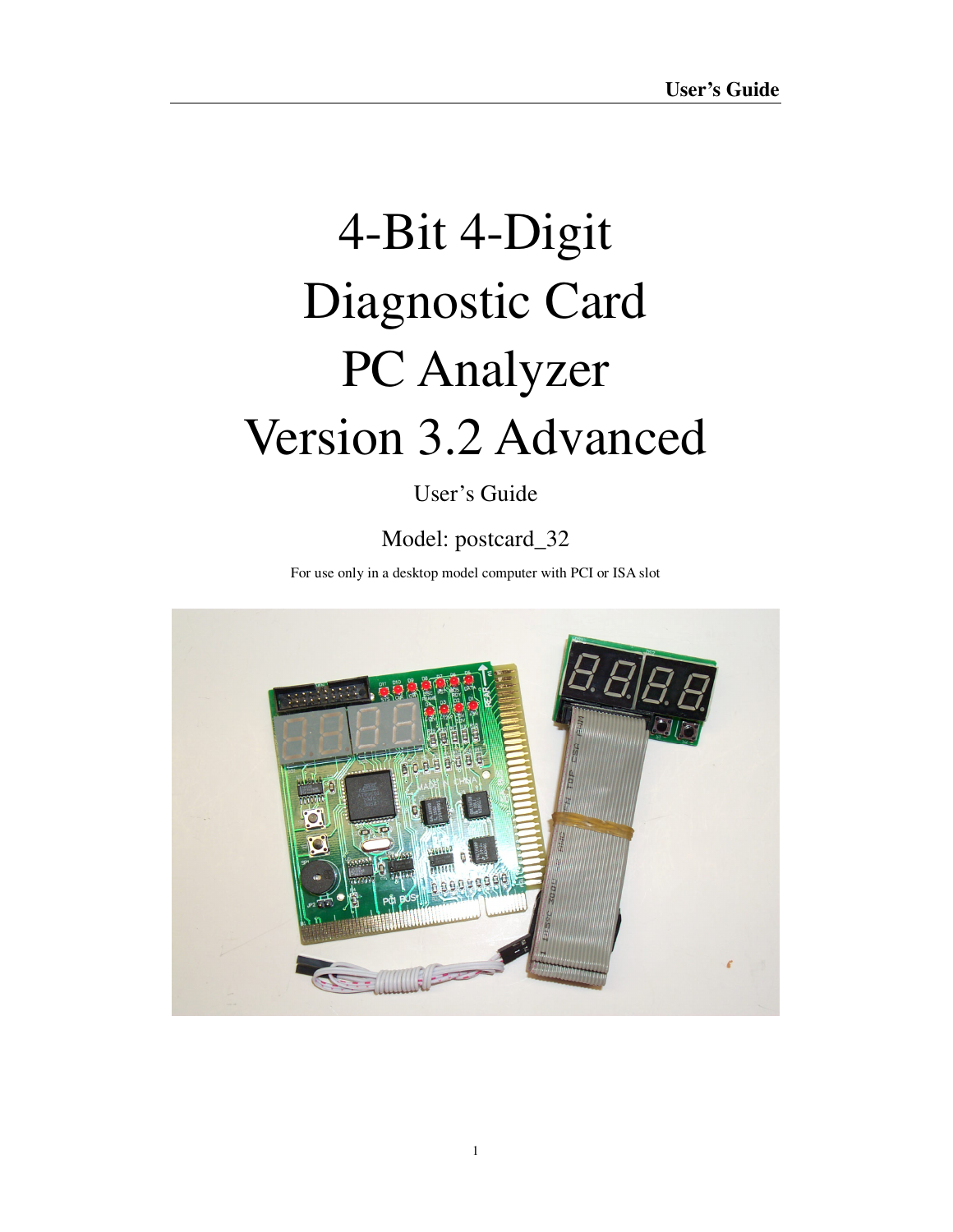## **INTRODUCTION**

Diagnostic Card is a powerful diagnostic tool for technicians and administrators to troubleshoot various problems of IBM compatible PCs. It is easy to install, yet extremely powerful to use. With Diagnostic Card in hand, you no longer have to go through tedious and time consuming process of trying to figure out what is wrong with your PC hardware. Diagnostic Card will tell you exactly what is wrong with your PC in just seconds. It saves you time and money.

Our new and improved design of diagnostic card can work with almost all popular types of CPUs, Motherboards, and BIOS.

All though we try, it is not possible to update this manual every time a new motherboard is made by the manufactures. It is always advised to visit the bios manufacture website, and download the latest codes per bios revision. Or visit bioscentral.com for an online reference.

### **System Requirements**

The Diagnostic Card itself only requires an empty PCI or ISA expansion slot. It is not necessary to install memory chips to perform analysis. "POST Codes" can be displayed through the hexadecimal display panel on the Diagnostic Card itself.

#### **Tech Support**

 **Tech Support 1-888-359-0747 tech@elstonsystems.com** 

#### **Diagnostic Card INDICATORS**

Two 'Indicators' are any light emitting diodes (LED) or hexadecimal display panel that may be mounted on an Diagnostic Card. This section discusses the following indicators that appear on the Diagnostic Card:

- POST Code Display
- PCI BUS SIGNALS LEDs

#### **POST Code Display**

The POST Code Display is made up of a dual, dot matrix hexadecimal read-out that displays Power On Self Test (POST) status codes.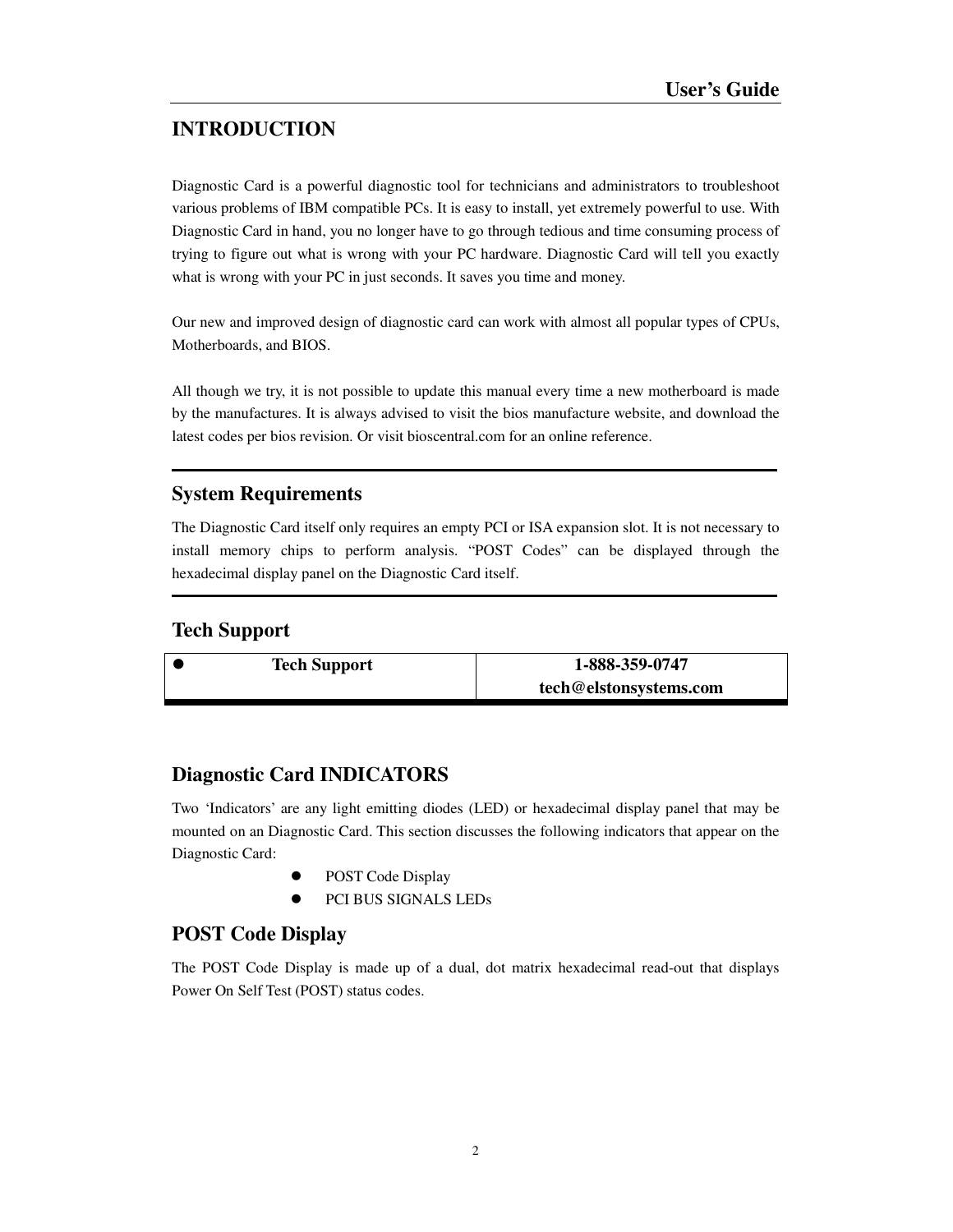# **The Feature of 4-Bit 4-Digit PC Analyzer**

- This Card can work on either PCI or ISA Slot
- Manually to keep on track for the post code in sequence
- Forward and backward button (S1,S2) Design, it can be easy to check the post code step by step.
- Remote LED display and button, it is suitable for mounting outside the casing
- Self-Checking Remote Display Function

# **User Guide**

1. Insert the post code card in PCI or ISA slot. Power on the machine. The post code will show on display. The left Post code display monitor the real time and right post code is for previous one. After the machine booting up complete, press S1 button about 2 seconds, then it can be checked the previous post code by pressing S1 or S2 button.

2. If S1 button is pressed 2 more seconds, it shows the testing speed rate which represents the PCI clock frequency. For example, if the display show F-33, which represent PCI clock 33 MHz.

3. If S1 button is pressed 2 more seconds for next stage, it has self-checking function from 0000 to 9999. To return original status is just by pressing S1 button again.

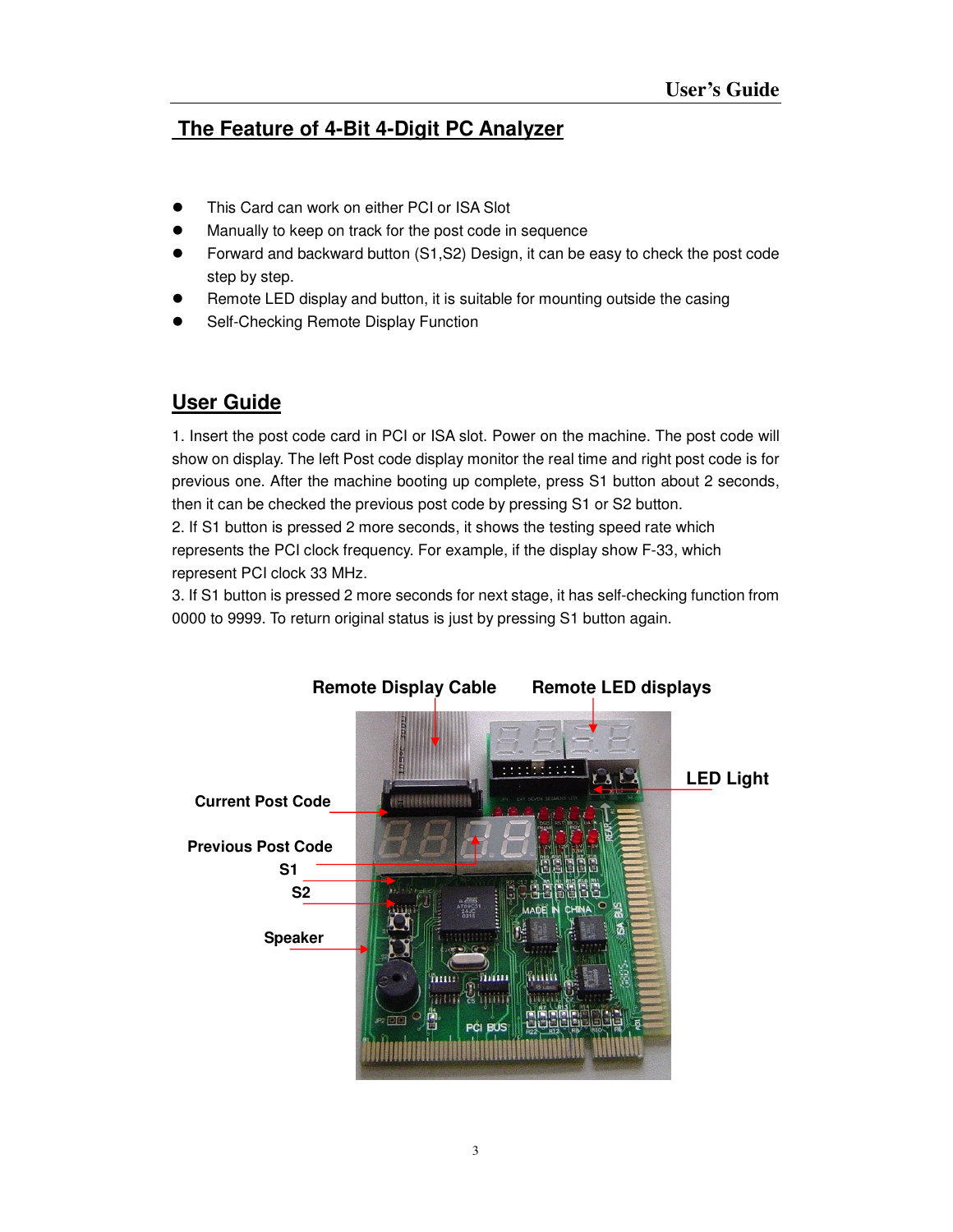### **Power On Self-Test (POST) Codes**

Most AT and 386 computers (and a few XT computers) output status codes during POST. The Diagnostic Card displays these codes during and after POST. Refer to Appendix A for a comprehensive listing of POST codes provided by BIOS manufacturers.

#### **PCI Signal Definition:**

| <b>CLK</b>   | Motherboard Clock Signal. Should be on when power is supplied to the              |
|--------------|-----------------------------------------------------------------------------------|
|              | motherboard even without CPU.                                                     |
| <b>BIOS</b>  | BIOS Read Signal. Flashes when CPU reads BIOS code.                               |
| <b>IRDY</b>  | Device Ready. Flashes when an IRDY signal is detected.                            |
| <b>OSC</b>   | ISA Oscillation Indicator. Indicate ISA Oscillation Signal is available.          |
| <b>FRAME</b> | <b>PCI Bus Frame.</b> Should be on under normal circumstances and flashes         |
|              | when a PCI Frame Signal is detected.                                              |
| <b>RST</b>   | Reset. After power on or reset, this indicator should be on for an half           |
|              | second and then turned off.                                                       |
| <b>SYS</b>   | <b>Bus pulse.</b> If the LED blinks, the main board bus is running. If the bus is |
|              | not running, the LED is off.                                                      |
| <b>DATA</b>  | Data Transfer. This signal shows that a device has been selected for data         |
|              | transfer. If no blink, the bus controller could be faulty.                        |
| <b>IOW</b>   | I/O Write. Lights when the BIOS writes to device and provides the same            |
|              | troubleshooting clues as the I/O READ.                                            |
| 12V          | Power Supply, 12-Volt Positive. Should be on all the time otherwise there         |
|              | is a short circuit.                                                               |
| $-12V$       | <b>Power Supply, 12-Volt Negative.</b> Should be on all the time otherwise there  |
|              | is a short circuit.                                                               |
| 5V           | Power Supply, 5-Volt Positive. Should be on all the time otherwise there is       |
|              | a short circuit.                                                                  |
| $-5V$        | <b>Power Supply, 5-Volt Negative.</b> Should be on all the time otherwise there   |
|              | is a short circuit.                                                               |
| 3V3          | <b>Power Supply, 3.3-Volt.</b> Some motherboards have 3.3V power supply to        |
|              | PCI slots. This indicator should be on if the motherboard supplies 3.3V           |
|              | power.                                                                            |

## **INSTALLING the Diagnostic Card**

#### **Installation Procedure**

TO INSTALL A Diagnostic Card:

- 1) Install the Diagnostic Card in any available PCI or ISA expansion slot.
- 2) Power on the machine.
- 3) Install JP2 External Speaker Connection if required, see note below.
- 4) Observe POST CODE.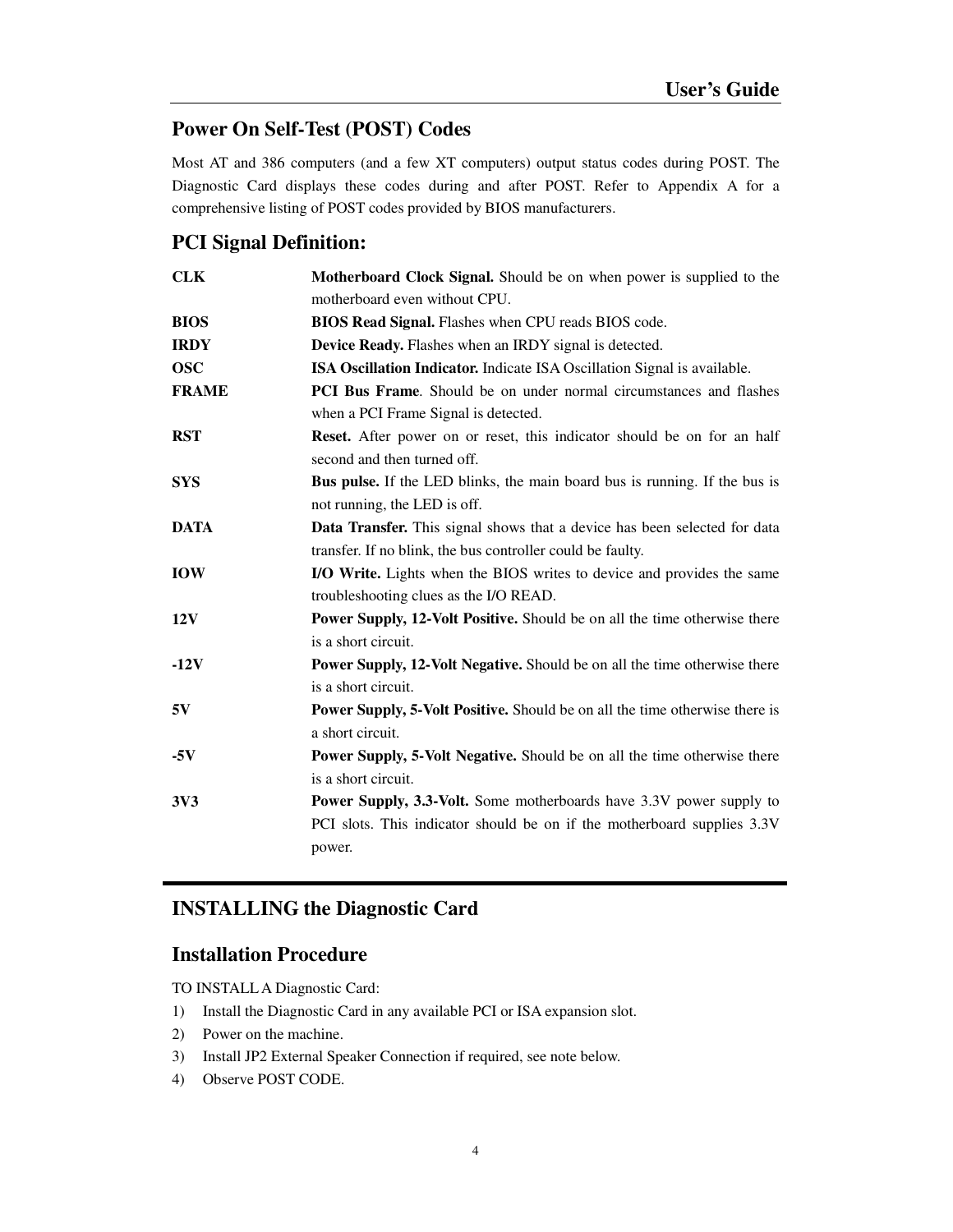### **POST Codes**

When the machine is turned on, the hexadecimal display should show the various POST codes as the system executes (unless it has a rare BIOS that does not display POST codes).

If the machine does not boot, system POST has detected a fatal fault and stopped. The number showing in the hexadecimal display on the Diagnostic Card is the number of the test in which POST failed. Refer to Appendix A for a listing of POST codes.

#### **Troubleshooting During POST**

After initial power up, Power-On Self-Test (POST) codes begin displaying on the Diagnostic Card's hexadecimal displays (for most machines).

NOTE: *A few machines use the parallel port to display POST codes instead of the Diagnostic Card.*

#### **THE POST PROCESS**

The ROM built onto the motherboard of the computer rums its built-in POST (Power-On Self-Test) when you switch power on to the computer, press the reset button on the computer, or press Ctrl-Alt-Del (warm boot). POST performs a tightly interwoven initialization and testing process for each of these methods, but it typically does not test or initialize memory above 64K for warm boot. You can get an even better idea of the detailed process by studying the POST code listings in Appendix A.

#### **JP2 EXTERNAL SPEAKER CONNECTION**

On some older motherboards you may encounter no onboard speaker or non functional motherboard speakers. Use the 2-pin gray jumper wire included to jump the connection from the speaker terminals on the motherboard header to the JP2 jumper on the PC POST Card. This will connect the onboard speaker of the PC POST card so you can hear BEEP CODES as well as see POST CODES.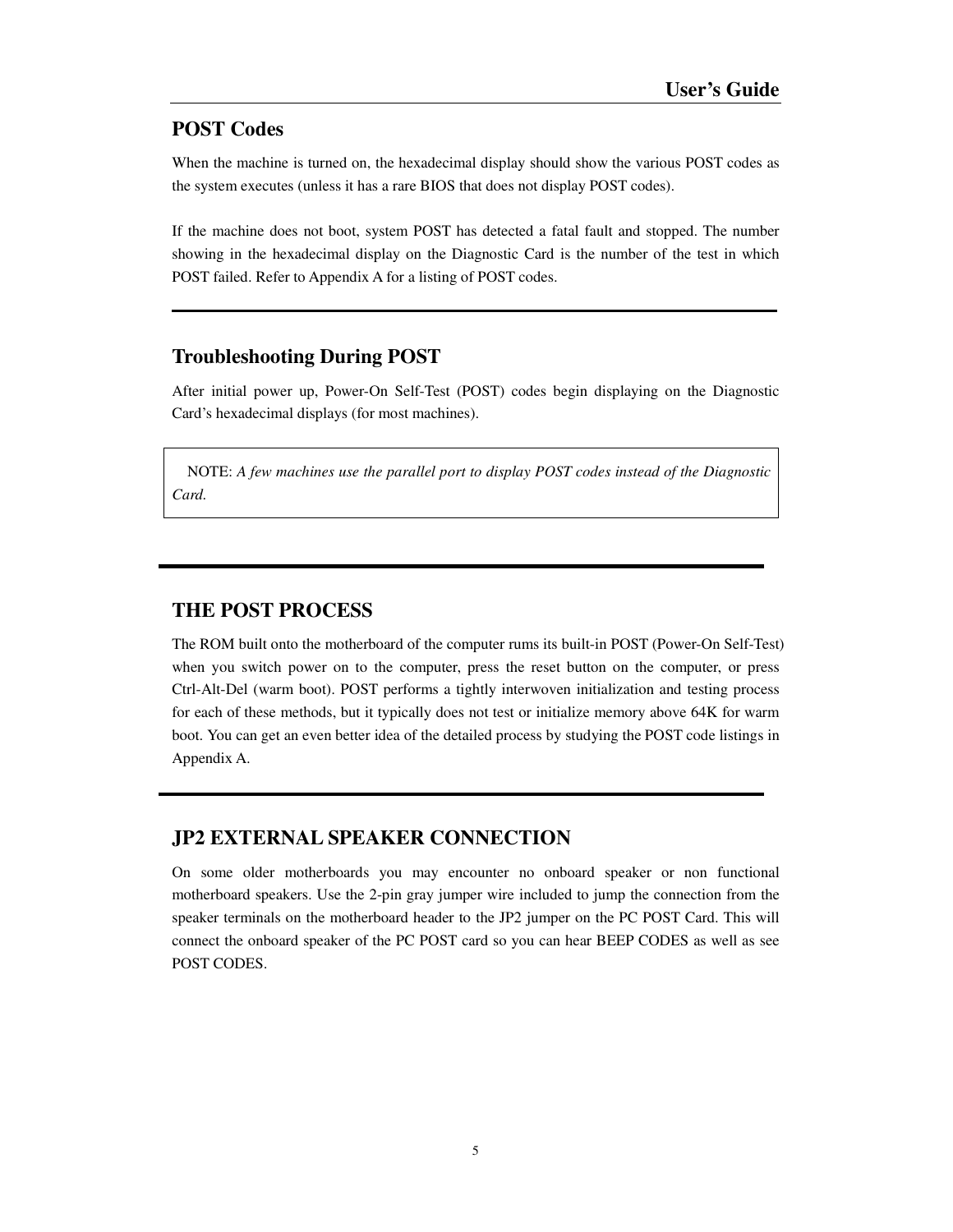|              | <b>Error Code-00</b>                                                                                                                                                                                                                                                                                                                                                                                                                                                                                                                                                                |
|--------------|-------------------------------------------------------------------------------------------------------------------------------------------------------------------------------------------------------------------------------------------------------------------------------------------------------------------------------------------------------------------------------------------------------------------------------------------------------------------------------------------------------------------------------------------------------------------------------------|
| AMI          | (00) Going to give control to INT 19H boot loader.                                                                                                                                                                                                                                                                                                                                                                                                                                                                                                                                  |
|              | <b>Error Code-01</b>                                                                                                                                                                                                                                                                                                                                                                                                                                                                                                                                                                |
| AMI          | (01) Processor register test about to start, and NMI to be disabled, 286 reg. test about<br>to start.                                                                                                                                                                                                                                                                                                                                                                                                                                                                               |
| Award        | (01) Processor test 1; Processor status (1FLAGS) verification; Tests the following<br>processor status flags carry, zero, sign, overflow. The BIOS will set each of these<br>flags, verify they are set then turn each flag off and verify it is off.                                                                                                                                                                                                                                                                                                                               |
| Phoenix      | $(01)$ [Beep]=none 80286 register test in -progress.                                                                                                                                                                                                                                                                                                                                                                                                                                                                                                                                |
|              | Error Code - 02                                                                                                                                                                                                                                                                                                                                                                                                                                                                                                                                                                     |
| AMI          | (02) NMI is disabled. Power on delay starting. Power on de-lay starting. 286 reg.                                                                                                                                                                                                                                                                                                                                                                                                                                                                                                   |
| <b>AST</b>   | $(02)$ Test CPU register.                                                                                                                                                                                                                                                                                                                                                                                                                                                                                                                                                           |
| Award        | (02) Processor test 2; Read/write/verify all CPU registers except SS, SP and BP with<br>data pattern FF&00. Determine status of manufacturing jumper.                                                                                                                                                                                                                                                                                                                                                                                                                               |
| Chips&Tech   | (02) Test CPU register.                                                                                                                                                                                                                                                                                                                                                                                                                                                                                                                                                             |
| Dell         | $(02)$ [Beep]=1-1-3 CMOS write/read test.                                                                                                                                                                                                                                                                                                                                                                                                                                                                                                                                           |
| Phoenix      | (02) Verify real-mode operation (Beep) = 1-1-1-3. CPU Flags test.                                                                                                                                                                                                                                                                                                                                                                                                                                                                                                                   |
| Phoenix      | $(02)$ [Beep]=1-1-3 CMOS write/read test in-progress or failure.                                                                                                                                                                                                                                                                                                                                                                                                                                                                                                                    |
|              | Error Code - 03                                                                                                                                                                                                                                                                                                                                                                                                                                                                                                                                                                     |
| AMI          | (03) Power on delay complete. To check soft reset/power-on. Any initialization<br>before keyboard BAT is in progress. ROM BIOS checksum(32K at F800:0) passed.                                                                                                                                                                                                                                                                                                                                                                                                                      |
| <b>AST</b>   | (03) Test 8042 keyboard controller reset.                                                                                                                                                                                                                                                                                                                                                                                                                                                                                                                                           |
| Award        | (03) Initialize Chips; Disable NMI, PIE, AIE, UEI, SQWV, disable video, parity<br>checking, DMA; Reset math Coprocessor; Clear all page registers, CMOS<br>shutdown byte; Initialize timer 0,1 and 2 including set EISA timer to a known<br>state; Initialize DMA controllers 0 and 1; Initialize interrupt controller 0 and<br>1; Initialize EISA extended registers. Calculate BIOS EPROM and sign-on message<br>checksum; fail if not 0.Initialize EISA registers (EISA) BIOS only). Clear 8042                                                                                  |
|              | keyboard controller.                                                                                                                                                                                                                                                                                                                                                                                                                                                                                                                                                                |
| Chips & Tech | (03) ROM did not checksum.<br>(03) Disable Non-Maskable Interrupt (NMI). [Beep] = 1-1-4 BIOS ROM checksum                                                                                                                                                                                                                                                                                                                                                                                                                                                                           |
| Phoenix&Dell | in-progress or failure.                                                                                                                                                                                                                                                                                                                                                                                                                                                                                                                                                             |
|              | Error Code – 04                                                                                                                                                                                                                                                                                                                                                                                                                                                                                                                                                                     |
| AMI          | (04) Any initialization before keyboard BAT is complete. Reading keyboard SYS<br>bit, to check soft reset/power-on. Reading keyboard SYS bit, to check soft<br>reset/power On. Keyboard controller test with and without mouse passed. 8259<br>initialization OK.                                                                                                                                                                                                                                                                                                                   |
| <b>AST</b>   | (04) Low level keyboard communication, keyboard ID verification.                                                                                                                                                                                                                                                                                                                                                                                                                                                                                                                    |
| Award        | (04) Test memory refresh toggle; RAM must be periodically refreshed in order to<br>keep the memory from decaying. This function assures that the memory refresh<br>function is working properly. Test CMOS RAM I/O port interface and verify battery<br>power is available(bat. status=1).Reset 8042.                                                                                                                                                                                                                                                                               |
| Chips & Tech | (04) DMA Controller failed.                                                                                                                                                                                                                                                                                                                                                                                                                                                                                                                                                         |
| Phoenix&Dell | $(04)$ Get the CPU type $(Beep)=1-1-2-1$ .CPU register test. Programmable Interval<br>Timer test failure.                                                                                                                                                                                                                                                                                                                                                                                                                                                                           |
|              | Error Code – 05                                                                                                                                                                                                                                                                                                                                                                                                                                                                                                                                                                     |
|              | (05)Soft reset/power-on determined. Going to enable ROM. i.e. disable shadow                                                                                                                                                                                                                                                                                                                                                                                                                                                                                                        |
| AMI          | RAM/Cache if any. Going to enable ROM.i.e. disable shadow RAM/cache if<br>any. Chipset initialization over, DMA and interrupt controller disabled. CMOS<br>pending interrupt disabled.                                                                                                                                                                                                                                                                                                                                                                                              |
| AST          | (05) Read keyboard input port.                                                                                                                                                                                                                                                                                                                                                                                                                                                                                                                                                      |
| Chips & Tech | $(05)$ System timer bad.                                                                                                                                                                                                                                                                                                                                                                                                                                                                                                                                                            |
| Award        | (05) Keyboard controller self-test enable keyboard interface. Blank video, Initialize<br>keyboard; Keyboard<br>controller initialization.<br>Initialize<br>Chips;<br>Disable<br>NMI, PIE, AIE, UEI, SQ- WV, disable video, parity checking, DMA; Reset math Co-<br>processor; Clear all page registers, CMOS shutdown byte; Initialize timer 0,1 and 2<br>including set EISA timer to a known state; Initialize DMA controllers 0 and<br>1; Initialize interrupt controller 0 and 1; Initialize EISA extended Regis- ters. Get<br>manufacturing status, reset if set (loop $1-5$ ). |
|              | Phoenix&Dell $(05)$ [Beep]=1-2-2 DMA initialization in-progress or failure.                                                                                                                                                                                                                                                                                                                                                                                                                                                                                                         |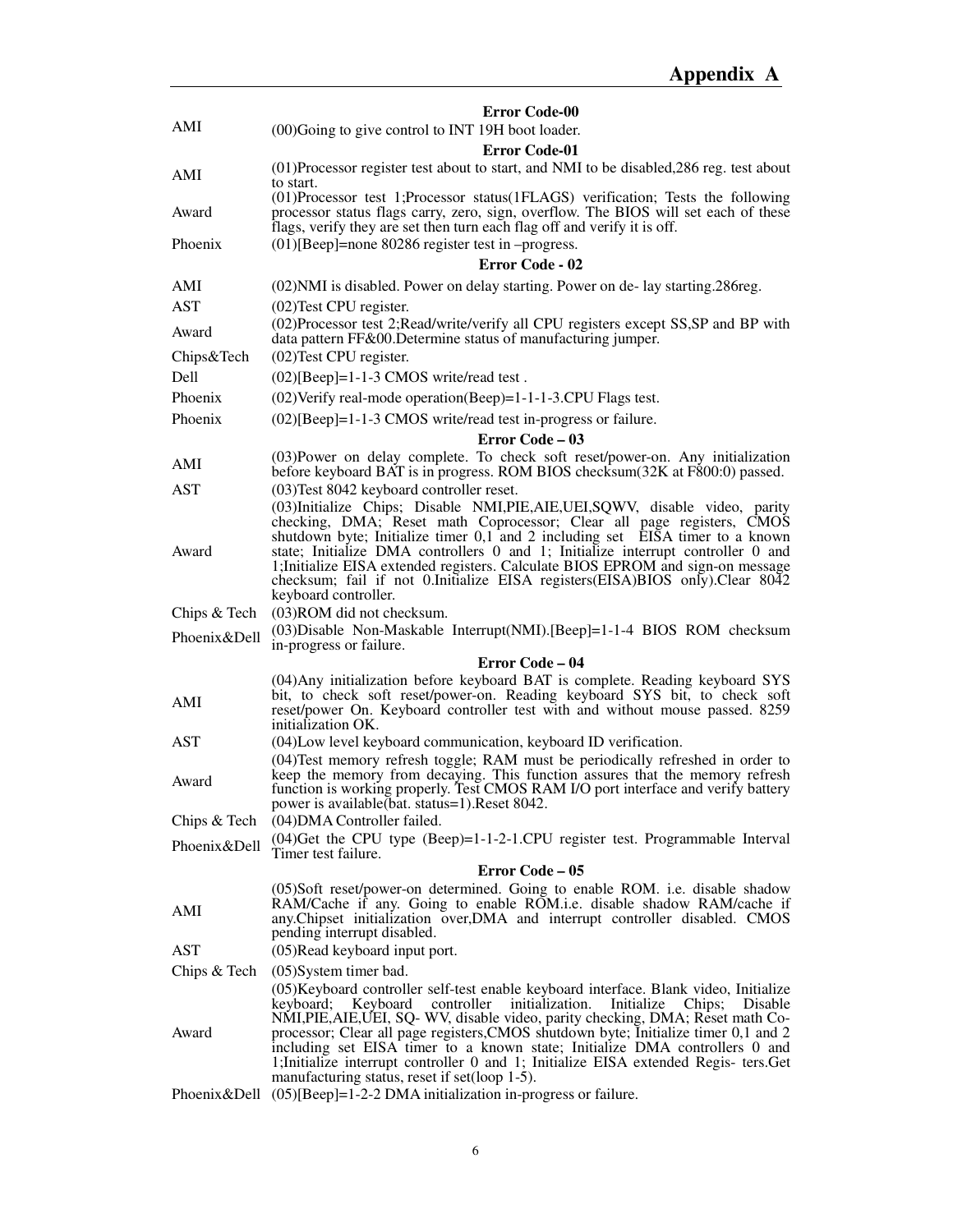#### **Error Code – 06**

|                              | $E[10]$ Coue – $00$                                                                                                                                                                                                                                                                                                                                                                                                                                                                                                                                                                                                                                                                                                                                  |
|------------------------------|------------------------------------------------------------------------------------------------------------------------------------------------------------------------------------------------------------------------------------------------------------------------------------------------------------------------------------------------------------------------------------------------------------------------------------------------------------------------------------------------------------------------------------------------------------------------------------------------------------------------------------------------------------------------------------------------------------------------------------------------------|
| AMI                          | (06) ROM is enabled. Calculating ROM BIOS checksum, and waiting for Keyboard<br>controller input buffer to be free. Calculating ROM BIOS checksum. Video disabled<br>and system timer test begin. Video disabled and system timer counting OK.                                                                                                                                                                                                                                                                                                                                                                                                                                                                                                       |
| AST                          | (06) Support chipset initialize.                                                                                                                                                                                                                                                                                                                                                                                                                                                                                                                                                                                                                                                                                                                     |
| Award                        | (06) Test memory refresh toggle; RAM must be periodically refreshed in-order to<br>keep the memory from decaying. This function assures that the memory refresh                                                                                                                                                                                                                                                                                                                                                                                                                                                                                                                                                                                      |
| Chips & Tech                 | function is working properly. Initialize chips.<br>$(06)$ 64K RAM Failed.                                                                                                                                                                                                                                                                                                                                                                                                                                                                                                                                                                                                                                                                            |
| Phoenix&Dell                 | $(06)$ Initialize system hardware $(Beep)=1-1-2-3$ . DMA page register write/read test<br>in-progress or fail.                                                                                                                                                                                                                                                                                                                                                                                                                                                                                                                                                                                                                                       |
|                              | Error Code – 07                                                                                                                                                                                                                                                                                                                                                                                                                                                                                                                                                                                                                                                                                                                                      |
| AMI                          | (07) ROM BIOS checksum passed. CMOS shutdown regi- ster test to be done<br>next.ROM BIOS checksum passed, Keyboard controller I/B free. Going to issue the<br>BAT command to keyboard controller. Going to issue the BAT com- mand to<br>keyboard controller.CH-2 of 8254 initialization half way.CH-2 of 8253 test OK                                                                                                                                                                                                                                                                                                                                                                                                                               |
| Award                        | (07) Verifies CMOS's basis R/W functionality. Test CMOS interface and battery<br>status; Verifies CMOS is working correctly, detects bad battery. Setup low memory;<br>Early chip set initialization; Memory presence test; OEM chip set routines; Clear<br>low 64K of memory; Test first 64K memory; clear lower 256K of memory, enable<br>parity checking and test parity in lower 256K; test lower 25 If the BIOS detects<br>error $2C,2E,$ or $30(base)$ 512K RAM error), it displays 6K memory. Set up<br>stack, beep. Read/write/verify CPU registers.                                                                                                                                                                                         |
| Chips & Tech                 | (07)64K RAM failed data test (Base Memory)                                                                                                                                                                                                                                                                                                                                                                                                                                                                                                                                                                                                                                                                                                           |
|                              | <b>Error Code – 08</b>                                                                                                                                                                                                                                                                                                                                                                                                                                                                                                                                                                                                                                                                                                                               |
| ACER<br>AMI                  | $(08)$ Shutdown 0.<br>(08)CMOS shutdown register test done. CMOS checksum calculation to be done<br>next. BAT command to keyboard controller is issued. Going to verify the BAT<br>command. Going to verify the BAT command. CH-2 of timer initiali- zation over.<br>CH-2 delta count test OK                                                                                                                                                                                                                                                                                                                                                                                                                                                        |
| Award                        | (08) Setup low memory; Early chip set initialization; Memory presence test; OEM<br>chip set routines; Clear low 64K of memory; Test first 64K memory; clear lower<br>256K of memory, enable parity checking and test parity in lower 256K; test lower<br>256K memory. Set up stack, beep. Setup interrupt vector table in lower 1K RAM<br>area; Initialize first 120 interrupt vectors with SPURIOUS_INT_HDLR and<br>initialize INT 00h-1Fh according to INT_TBL. Initialize CMOS timer.                                                                                                                                                                                                                                                             |
| Chips & Tech<br>Phoenix&Dell | (08) Interrupt Controller bad.<br>(08) Initialize chipset registers with POST values. [Beep] = 1-3-1 RAM refresh<br>verification in-progress or failure.                                                                                                                                                                                                                                                                                                                                                                                                                                                                                                                                                                                             |
|                              | Error Code – 09                                                                                                                                                                                                                                                                                                                                                                                                                                                                                                                                                                                                                                                                                                                                      |
| AMI                          | (09)CMOS checksum calculation is done, CMOS diag byte written. CMOS<br>initialize to begin. Keyboard controller BAT result verified. Keyboard command<br>byte to be written next. (09) Keyboard command byte to be written next. CH-1 of<br>timer initialization over. CH-1 delta count test OK.                                                                                                                                                                                                                                                                                                                                                                                                                                                     |
| AST                          | (09) Verify BIOS ROM checksum, flush external cache.                                                                                                                                                                                                                                                                                                                                                                                                                                                                                                                                                                                                                                                                                                 |
| Award                        | (09)Program the configuration register of Cyrix CPU. OEM specific cache<br>initialization., Early Cache initialization; Cyrix CPU initialization; cache<br>initialization. Test CMOS RAM checksum; beep; also test extended storage of para-<br>meters in the motherboard chipset; if not warm-booting; display the Test CMOS<br>RAM checksum message, if bad, or insert key pressed, load defaults if bad. Check<br><b>BIOS</b> Checksum.                                                                                                                                                                                                                                                                                                           |
| Chips & Tech<br>Phoenix&Dell | (09) Unexpected interrupt is occurring.<br>$(09)$ Set POST flay. $(Beep) = 1-1-3-2$ . Ist 64K RAM test in-progress.<br>Error Code – 0A                                                                                                                                                                                                                                                                                                                                                                                                                                                                                                                                                                                                               |
| AMI                          | (0A)CMOS initialization done(if any). Keyboard command byte code is issued.<br>Going to write command byte data. Go- ing to write command byte data. CH-0 of                                                                                                                                                                                                                                                                                                                                                                                                                                                                                                                                                                                         |
| Award                        | timer initializa-tion over. CH-0 delta count test OK<br>(0A)Initialize the first 32 interrupt vectors. Initialize INTs 33 to 120. Early Power<br>Management initialization. Setup interrupt vector table in lower 1K RAM area;<br>Initialize first 120 interrupt vectors with SPURIOUS_INT_HDLR and initialize<br>INT 00h-1Fh according to INT_TBL. Initialize key-board; Detect type of keyboard<br>controller (optional 8242 or 8248, with Nedadon XOR gate control); Set<br>NUM_LOCK status. Reset keyboard test keyboard controller interface to verify it<br>returned AAH and responded to enable/disable commands, set keyboard buffer,<br>enable keyboard and keyboard interrupts for normal use, beep, halt .Initialize Video<br>controller. |
| Chips & Tech<br>Phoenix&Dell | (0A)Timer cannot interrupt.<br>$(0A)$ Initialize CPU registers. $(Beep)=1-1-3-3$ . Perform BIOS checksum test. 1st                                                                                                                                                                                                                                                                                                                                                                                                                                                                                                                                                                                                                                   |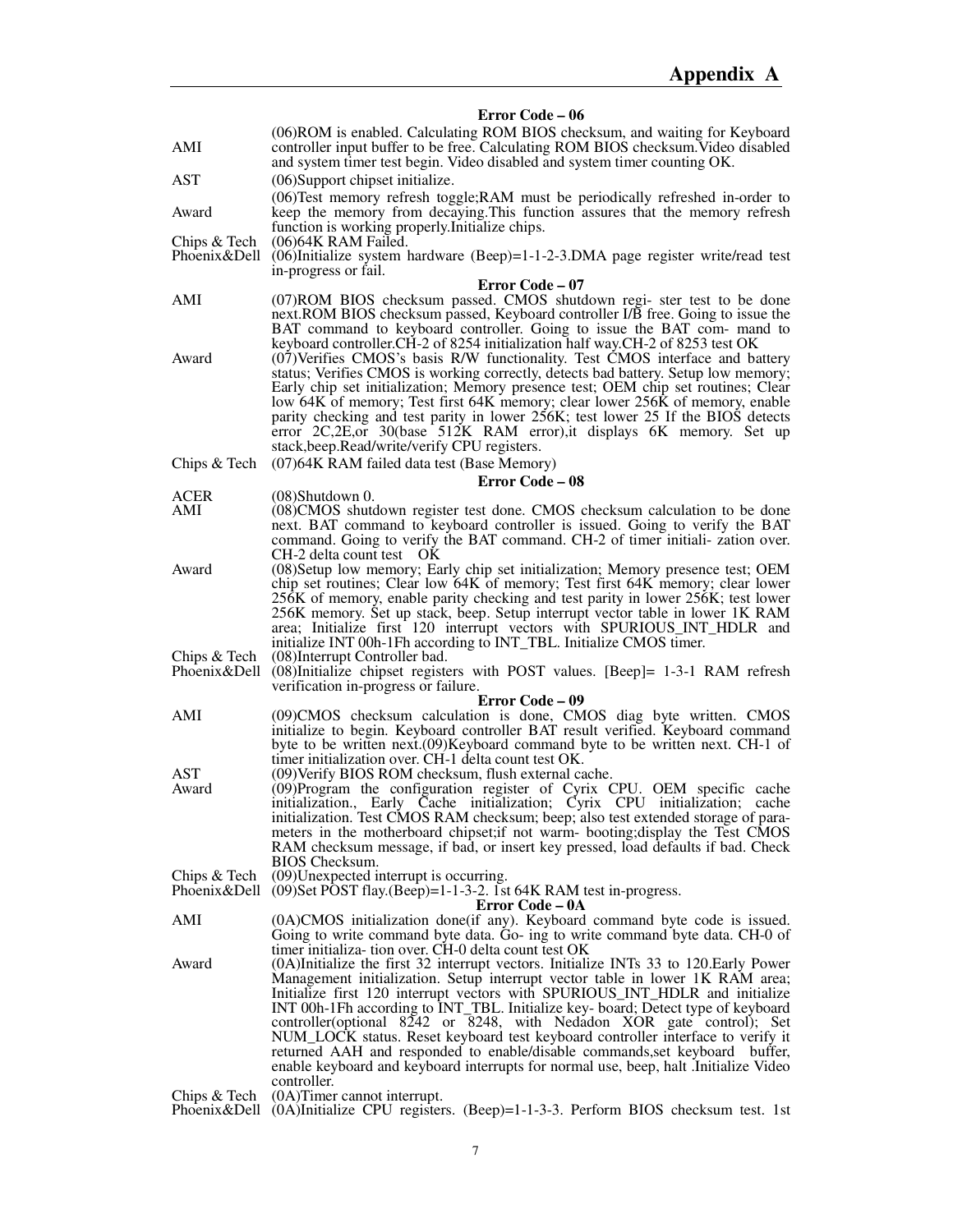|                              | 64K RAM chip or data line failure multi-bit.                                                                                                                                                                                                                                                                                                                                                                                                                                                                                                                                                                                                                                                    |
|------------------------------|-------------------------------------------------------------------------------------------------------------------------------------------------------------------------------------------------------------------------------------------------------------------------------------------------------------------------------------------------------------------------------------------------------------------------------------------------------------------------------------------------------------------------------------------------------------------------------------------------------------------------------------------------------------------------------------------------|
| AMI                          | <b>Error Code – 0B</b><br>CMOS status register initialize done. Keyboard controller command byte is written.<br>Going to issue $Pin-23,24$ block- ing/ unblocking command. Going to issue                                                                                                                                                                                                                                                                                                                                                                                                                                                                                                       |
| Award                        | pin-23,24 block- ing/nubolcking command. Refresh started. Parity status cleared<br>(0B) Verify the RTC time is valid or not. Detect bad battery. Read CMOS data into<br>BIOS stack area. Perform PnP initializations. Assign I/O & Memory for PCI<br>devices (PCI BIOS Only). Test CMOS RAM checksum; beep; also test extended<br>storage of parameters in the motherboard chipset; if not warm-booting, display the<br>Test CMOS RAM check- sum message, if bad, or insert key pressed, load defaults if<br>bad. Initialize video interface; Detect CPU clock; Read CMOS location 14b to find<br>out type of video in use; Detect and initialize video adapter. 8254 timer, channel 0<br>test. |
| Chips & Tech<br>Phoenix&Dell | (0B)CPU protected mode.<br>(0B)Enable CPU Cable-Check CPU Jumpers. [Beep]=1-3-4 1st 64K RAM<br>odd/even logic failure.                                                                                                                                                                                                                                                                                                                                                                                                                                                                                                                                                                          |
|                              | Error Code – 0C                                                                                                                                                                                                                                                                                                                                                                                                                                                                                                                                                                                                                                                                                 |
| AMI                          | (0C)KB controller I/B free. Going to issue the BAT command to keyboard<br>controller. Pin-3,24 of keyboard controller is blocked/unblocked. NOP command of<br>key- board controller to be issued next. NOP command of key- board controller to<br>be issued next. System timer started. Refresh & system timer OK                                                                                                                                                                                                                                                                                                                                                                               |
| Award                        | $(0)$ Initialization of the BIOS data area $(40:00-40:FF)$ . Initialize keyboard; Detect<br>type of keyboard controller (optional 8242 or 8248, with Nedadon XOR gate<br>control); Set NUM_LOCK status. Reset keyboard test keyboard controller interface<br>to verify it returned AAH and responded to enable/disable commands, set keyboard<br>buffer, enable keyboard and keyboard interrupts for normal use, beep, halt. 8254<br>timer.channel 1 test.                                                                                                                                                                                                                                      |
| Chips & Tech<br>Phoenix&Dell | (0C) DMA register failure.<br>$(0)$ Initialize cache to initial POST value. Test DMA page registers. [Beep]=1-4-1<br>1st 64K RAM address line failure.                                                                                                                                                                                                                                                                                                                                                                                                                                                                                                                                          |
|                              | Error Code – 0D                                                                                                                                                                                                                                                                                                                                                                                                                                                                                                                                                                                                                                                                                 |
| AMI                          | (0D)BAT command to keyboard controller is issued. Going to verify the BAT<br>command. NOP command processing is done.CMOS shutdown register test to be<br>done next. CMOS shutdown register test to be done next. Refresh link toggling<br>passed. Refresh link toggling passed.                                                                                                                                                                                                                                                                                                                                                                                                                |
| AST                          | $(0D)(Beeps) = 13$ short, 8254 timer register.                                                                                                                                                                                                                                                                                                                                                                                                                                                                                                                                                                                                                                                  |
| Chips & Tech<br>Award        | $(0D)$ (Beeps)=14 short, Refresh failure.<br>(0D)Program some of the chipset's value. Measure CPU speed for display. Video<br>initialization including MDA, CGA, EGA/VGA. Initialize video interface; Detect<br>CPU clock; Read CMOS location 14b to find out type of video in use; Detect and<br>initialize video adapter. OEM specific-Initialize motherboard special chipset as<br>required by OEM; initialize cache controller early, when cache is separate from<br>chipset.8254 timer, channel 2 test.                                                                                                                                                                                    |
|                              | Phoenix & Dell $(0\bar{D})$ [Beep]=1-4-2 1st 64K RAM parity test in progress or failure.<br>Error Code – 0E                                                                                                                                                                                                                                                                                                                                                                                                                                                                                                                                                                                     |
| AST<br>AMI                   | $(0E)$ (Beeps)=14 short, ASIC registers.<br>(0E) Keyboard controller BAT result verified. Any initia- lization after KB controller<br>BAT to be next. CMOS shutdown register R/W test passed. Going to calculate<br>CMOS checksum, and update DIAG. Goint to calculate CMOS checksum, and                                                                                                                                                                                                                                                                                                                                                                                                       |
| Award                        | update DIAG Byte. Refresh period ON/OFF 50% OK<br>(0E)Initialize the APIC(Multi-Processor BIOS only). Test video RAM(If<br>Monochrome display device found). Show startup screen message. Test video<br>memory; Test video memory, write sign-on message to screen. Setup shadow<br>RAM-Enable shadow according to setup. Test COMS Shutdown byte.                                                                                                                                                                                                                                                                                                                                              |
| Chips & Tech<br>Phoenix      | (0E)(Beeps)=14 short, Keyboard controller failure.<br>(0E)Initialize I/O.(Beep)=1-1-4-3. Test 8254 timers.<br><b>Error Code – 0F</b>                                                                                                                                                                                                                                                                                                                                                                                                                                                                                                                                                            |
| AMI                          | (0F) initialization after KB controller BAT done. Keyboard command byte to be<br>written next. CMOS checksum calculation is done, DIAG byte written. CMOS Init.<br>To begin(If "INIT CMOS IN EVERY BOOT IS SET").CMOS initialization to<br>begin(If "INIT CMOS IN EVERY BOOT IS SET").                                                                                                                                                                                                                                                                                                                                                                                                          |
| AST<br>Award                 | $(0)$ (Beeps)=15 short, CMOS RAM shutdown.<br>(0F)DMA channel 0 Test. Test DMA controller 0; BIOS checksum test, keyboard                                                                                                                                                                                                                                                                                                                                                                                                                                                                                                                                                                       |
| Chips & Tech<br>Phoenix      | detect and initialization. Test Extended CMOS.<br>$(0)$ (Beeps)=15 short, Protected mode failure.<br>(0F)Initialize the local IDE                                                                                                                                                                                                                                                                                                                                                                                                                                                                                                                                                               |
|                              | Error Code – 10                                                                                                                                                                                                                                                                                                                                                                                                                                                                                                                                                                                                                                                                                 |
| AMI                          | $(10)KB$ controller command byte is written. Going to issue pin-23,24<br>blocking/unblocking command. CMOS initia- lization done(if any). CMOS status                                                                                                                                                                                                                                                                                                                                                                                                                                                                                                                                           |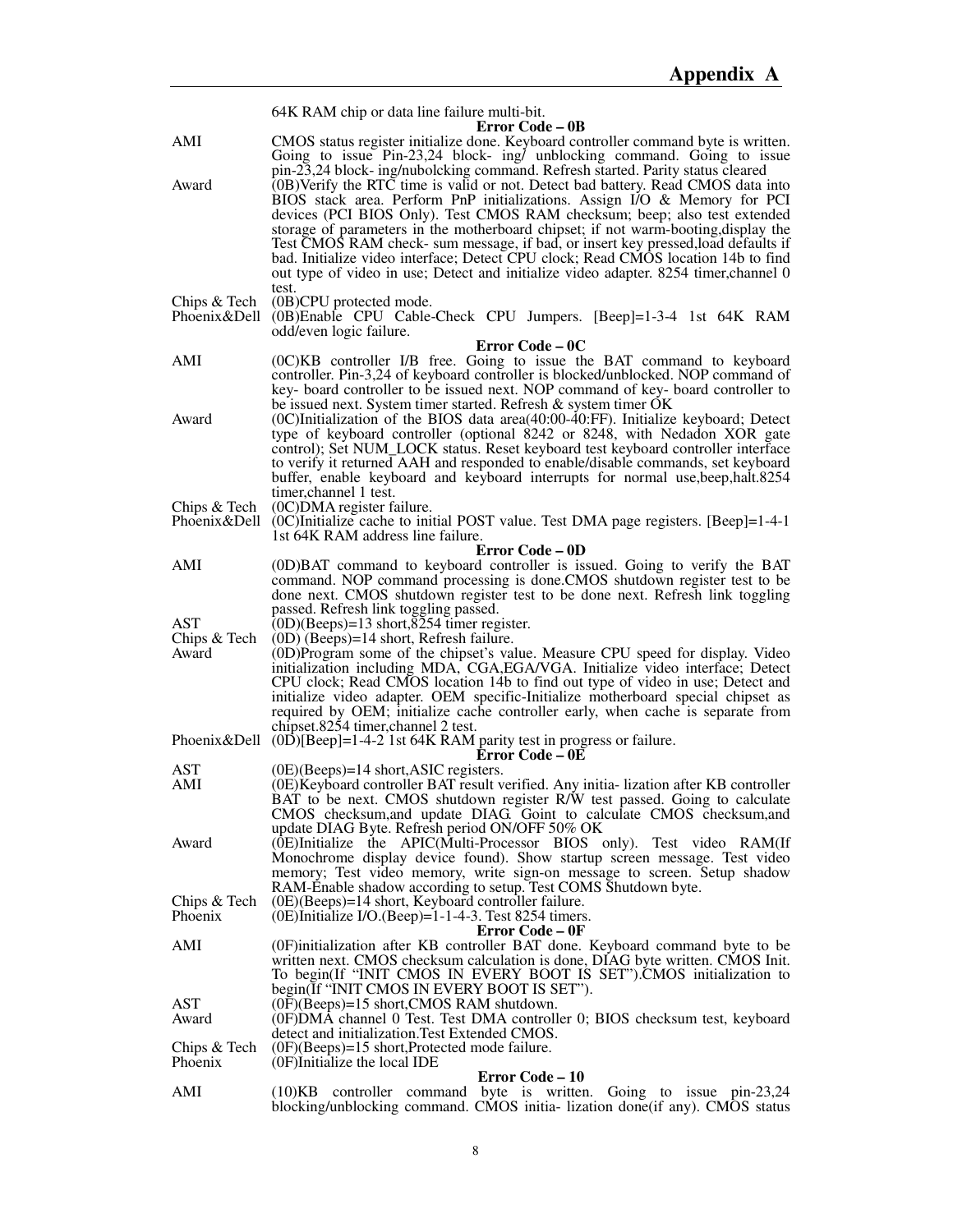|                              | register about to Init for Date and Time. CMOS status register about to Init for Date                                                                              |
|------------------------------|--------------------------------------------------------------------------------------------------------------------------------------------------------------------|
|                              | and Time. Refresh on and about to start 64K base memory test. Confirmed refresh                                                                                    |
| AST                          | ON & about to start 64K memory.<br>$(10)$ DMA controller test 0 register                                                                                           |
| Award                        | (10) DMA channel 1 Test. Test DMA controller 1 with AA, 55, FF, 00 pattern. 8237                                                                                   |
|                              | DMA, channel 0 test.                                                                                                                                               |
| Compaq<br>Chips & Tech       | $(10)$ PPI disabled, Program timers 0 & 1.<br>$(10)$ (Beeps)=19 short, IDT,GDT failure.                                                                            |
| Phoenix&Dell (10)Initialize  | Management.(Beep)=1-2-1-1.Initia-<br>lize<br>8254<br>Power                                                                                                         |
|                              | timers. [Beep]=2-1-1 1st 64K RAM chip or data line failure-bit 0.<br>Error Code – 11                                                                               |
| AMI                          | $(11)Pin23,24$ of keyboard controller is blocked/unblocked. Going to check to check                                                                                |
|                              | pressing of <ins>key during power-on.CMOS status register initialized.Going to<br/>disable DMA and Interrupt controllers. Going to disable DMA and interrupt</ins> |
|                              | controllers. Address line test passed. Address line test passed.                                                                                                   |
| AST<br>Award                 | $(11)$ DMA controller test register 1.<br>(11) DMA page register test. Test DMA page registers, use I/O ports to test address                                      |
|                              | circuits. POST enables user reboot here. Test DMA page registers. FATAL                                                                                            |
| Compaq                       | DISPLAY ER-RORS.8237 DMA, channel 1 test.<br>(11)Init(blast)VDU controllers.                                                                                       |
| Chips & Tech                 | (11) Register LDT failure.                                                                                                                                         |
|                              | Phoenix&Dell (11)Load alternate registers with POST values.(Beep)=1-2-2. 1st 64K RAM chip or                                                                       |
|                              | data line failure-bit 1.<br>Error Code - 12                                                                                                                        |
| AMI                          | (12) Checking for pressing of <ins>key during power-on done. Going to disable</ins>                                                                                |
|                              | DMA and Interrupt controllers.DMA controller#1,#2,interrupt controller#1,#2<br>disabled. About to disable Video display and Init port-B. About to disable video    |
|                              | display and Init port-B.64K base memory test passed. 64K base memory test                                                                                          |
| <b>AST</b>                   | passed.<br>(12) DMA page registers test.                                                                                                                           |
| Award                        | $(12)$ Call support 800-909-3424. Test 8254 timer 0 channel 0. Test DMA page                                                                                       |
| Compaq                       | registers.<br>(12) Clear screen, turn on video.                                                                                                                    |
| Chips & Tech                 | $(12)$ Task register failure.                                                                                                                                      |
|                              | Phoenix&Dell (12)Restore CPU control word during warm boot. Jump to User Path<br>0. (Beep)=1-2-1-3. Test both 8237 DMA controllers. 1st 64K RAM chip or data line  |
|                              | failure-bit 2.                                                                                                                                                     |
| AMI                          | Error Code – 13<br>$(13)$ DMA controller#1,#2, interrupt controller#1,#2disa- bled. About to disable                                                               |
|                              | Video display and initialize port-B. Chipset initialize/auto memory detection about                                                                                |
|                              | to begin. Replace first memory SIMM.(13)Chipset initialize/auto memory detection                                                                                   |
| AST                          | about to begin. Check first SIMM.(13) Interrupt vectors initialized.<br>(13) Initialize video.                                                                     |
| Award                        | (13) Test 8254 timer 0 channel 1. Test keyboard controller.                                                                                                        |
| Compaq                       | $(13)$ Test timer 0.<br>Chips $& \text{Techn (13)LSL instruction failure.}$                                                                                        |
|                              | Phoenix&Dell [Beep]=2-1-4 1st 64K RAM chip or data line failure-bit 3. Initialize PCI Bus                                                                          |
|                              | Mastering devices.<br>Error Code – 14                                                                                                                              |
| ACER                         | $(14)$ DMA Controller.                                                                                                                                             |
| AMI                          | (14) Chipset initialization/auto memory detection over. To un-compress the POST<br>code if compressed BIOS.8254 timer test about to start.8254 timer test about to |
|                              | start.8042 keyboard controller test OK.                                                                                                                            |
| AST                          | (14) Memory refresh test.                                                                                                                                          |
| Award                        | (14) Test 8254 timer 0 counter 2. Test timer counter 2; Test 8254 timer 0 counter 2.<br>Test memory refresh.                                                       |
| Compaq                       | (14) Disable RTC interrupts.                                                                                                                                       |
| Chips & Tech<br>Phoenix&Dell | $(14)$ LAR failure.<br><b>DMA</b><br>$(14)$ Initialize<br>keyboard<br>controller. $(Beep)=1-2-2-1$ . Initialize<br>8237                                            |
|                              | controllers. [Beep]=2-2-1 1st 64K RAM chip or data line failure-bit 4.                                                                                             |
| AMI                          | Error Code – 15<br>(15) POST code is un-compressed. 8254 timer about to start. CH-2 timer test                                                                     |
|                              | halfway.8254 CH-2 timer test to be complete.8254 CH-2 timer test to be completed.                                                                                  |
| Award                        | Interrupt vectors initialized. CMOS read/write test OK.<br>(15) test 8259 interrupt mask bits for channel 1. Test 8259-1 mask bits; Verify 8259                    |
|                              | channel 1 masked interrupt by alternate turning off and on the interrupt line. Test 1st                                                                            |
| Compaq                       | 64K of system memory.<br>(15) Check battery power.                                                                                                                 |
| Chips $&$ Tech               | (15) VERW/VERR failure.                                                                                                                                            |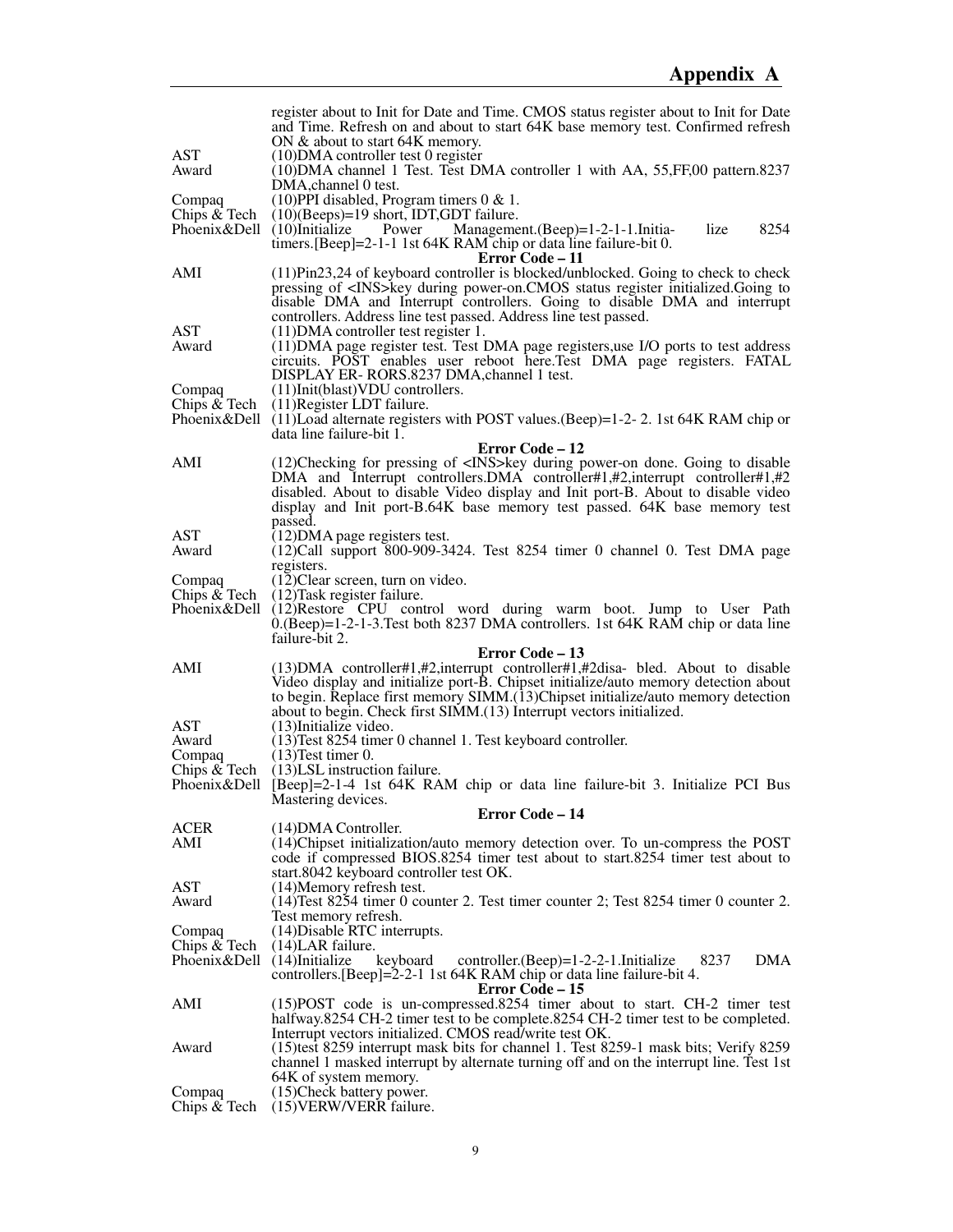|                                                      | Phoenix&Dell (15)[Beep]=2-2-2 1st 64K RAM chip or data line failure-bit 5.                                                                                                                                       |
|------------------------------------------------------|------------------------------------------------------------------------------------------------------------------------------------------------------------------------------------------------------------------|
| AMI                                                  | Error Code – 16<br>(16)CH-2 timer test over 8254 CH-1 timer test to be complete. CMOS<br>checksum/battery check OK                                                                                               |
| Award                                                | (16) Test 8259-2 mask bits; Verify 8259 channel 2 masked interrupt by alternate<br>turning off and on the interrupt line. Setup Interrupt vectors.                                                               |
| Compaq<br>Chips & Tech<br>Phoenix & Dell $(16)$ BIOS | $(16)$ Battery power was lost.<br>(16) Keyboard controller gate A20 failure.<br>checksum.(Beep)= $1-2-2-3$ .<br><b>ROM</b><br>Initialize<br>8259,<br>reset                                                       |
|                                                      | Coprocessor. [Beep]=2-2-3 1st 64K RAM chip or data line failure-bit 6.<br>Error Code - 17                                                                                                                        |
| AMI                                                  | (17) CH-1 timer test over 8254 CH-0 timer test to be completed. Monochrome mode<br>set.                                                                                                                          |
| Award                                                | (17) Test struck 8259's interrupt bits; Turn off interrupt then verify no interrupt mask<br>register is on. Setup video I/O operations.                                                                          |
| Compaq                                               | $(17)$ Cler CMOS-DIAG<br>Phoenix&Dell (17)Initialize cache before memory auto-size.[Beep] = 2-2-4 1st 64K RAM chip or<br>data line failure-bit 7.                                                                |
|                                                      | <b>Error Code – 18</b>                                                                                                                                                                                           |
| ACER<br>AMI                                          | $(18)$ Timer initialize.<br>(18)CH-0 timer test over. About to start memory refresh. Color mode set.                                                                                                             |
| AST                                                  | (18) Testing Video memory.                                                                                                                                                                                       |
| Award                                                | $(18)$ Test 8259 interrupt functionality; Force an interrupt and verify the interrupt<br>occurred. Test video memory.                                                                                            |
| Dell<br>Compaq                                       | $(18)$ [Beep]= 2-3-1 1st 64K RAM chip or data line failure- bit 8<br>$(18)$ Test base memory(first 128K)                                                                                                         |
|                                                      | Chips $\&$ Tech (18)Shutdown during memory test.<br>Phoenix&Dell $(18)8254$ timer initialization. (Beep)=1-2-3-1. Test 8259 interrupt controllers                                                                |
|                                                      | registers. [Beep]=2-3-1 1st 64K RAM chip or data line failure-bit 8.<br>Error Code – 19                                                                                                                          |
| AMI                                                  | (19)82 timer test over. Memory refresh test to be done next. About to look for<br>optional video ROM at segment C000 and give control to the optional video ROM<br>if present.                                   |
| Award                                                | (19) Test 8259 functionality. Test stuck NON-Maskable Interrupt bits (Parity/I/O<br>check); Verify NMI can be cleared. 8259 Interrupt controller, channel 1 mask bits<br>test.                                   |
| Compaq                                               | (19) Clear and initialize base memory.<br>Phoenix&Dell (19)check memory[Beep]=2-3-2 1st 64K RAM chip or data line failure-bit 9.<br>Error Code - 1A                                                              |
| AMI                                                  | (1A)Memory refresh line is toggling. Going to check 15 micro second ON/OFF<br>time. Return from optional video ROM. Optional video ROM control OK                                                                |
| Award<br>Compaq                                      | (1A) Display CPU clock.8259 Interrupt controller, channel 2 mask bits test.<br>(1A)Initialize and test VDU adapters.                                                                                             |
| Chips & Tech                                         | $(1A)$ Copyright checksum errors.                                                                                                                                                                                |
|                                                      | Phoenix&Dell (1A)8237 DMA controller initialization.(Beep)=1-2-3-3. Verify refresh is<br>occurring. [Beep]=2-3-3 1st 64K RAM chip or data line failure-bit A.<br>Error Code - 1B                                 |
| AMI                                                  | (1B)Memory refresh period 30 micro second test complete. Base 64K memory test<br>about to start. Shadow RAM enable /disable completed. Display memory read/write<br>test OK.                                     |
| Award                                                | (1B) Test CMOS battery status. Test the system ROM.                                                                                                                                                              |
| Chips & Tech                                         | (1b)Shutdown during memory sizing.<br>Phoenix&Dell $(1B)$ [Beep]=2-4-1 1st 64K RAM chip or data line failure- bit B.<br>Error Code – 1C                                                                          |
| <b>ACER</b>                                          | $(1C)$ Memory refresh.                                                                                                                                                                                           |
| AMI<br>Award                                         | $(1C)$ Display memory read/write test for main display type as set in the CMOS setup<br>program over. Display memory read/write test for alternate display OK.<br>(1C) Test CMOS RAM checksum. Test CMOS.        |
| Chips & Tech                                         | (1C)Chip-Set initialization.<br>Phoenix&Dell (1C)[Beep]=2-4-1 1st 64K RAM chip or data line failure- bit C.Reset<br>Programmable Interrupt Controller. (Beep)=1-2-4-1. Base 64K address test.<br>Error Code – 1D |
| AMI                                                  | (1D) Display memory read/write test for alternate display type complete if main<br>display memory read/write test returns error. Video retrace check OK. Set                                                     |
| Compaq                                               | configuration from CMOS.<br>(1D)Test DMA controller and page registers.<br>Phoenix&Dell (1D)[Beep]=2-4-2 1st 64K RAM chip or data line failure- bit D                                                            |
| <b>ACER</b>                                          | Error Code – 1E<br>(1E)Select memory type.                                                                                                                                                                       |
|                                                      |                                                                                                                                                                                                                  |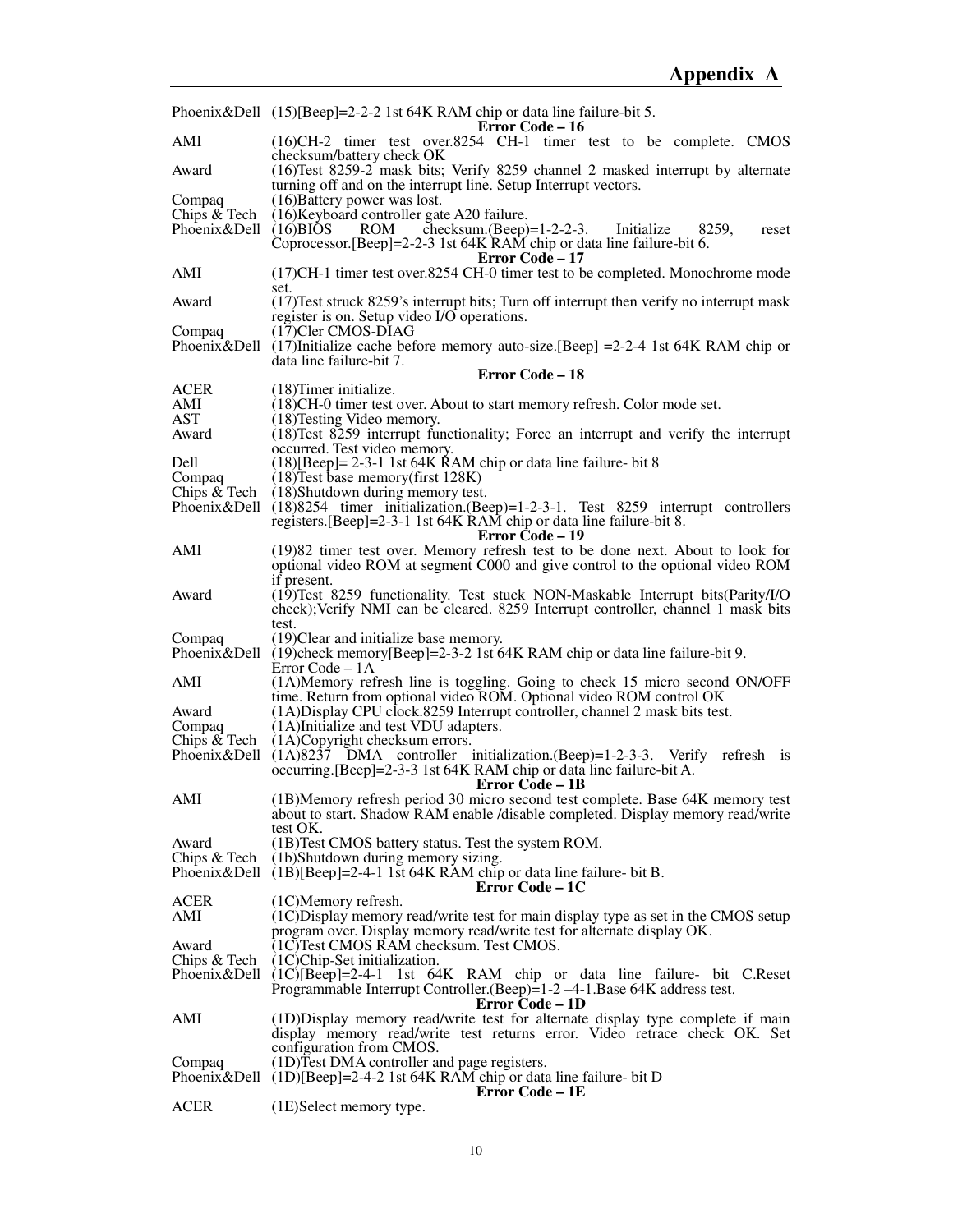| AMI<br>Award                   | (1E)Global equipment byte set for proper display type.<br>(1E) If EISA NVM checksum is good, execute EISA initialization (EISA BIOS<br>ONLY). Size system memory.                                                                                                                                                      |
|--------------------------------|------------------------------------------------------------------------------------------------------------------------------------------------------------------------------------------------------------------------------------------------------------------------------------------------------------------------|
| Compaq                         | (1E)Test keyboard controller.<br>Phoenix&Dell (1E)[Beep]=2-4-3 1st 64K RAM chip or data line failure- bit E.Base 64K RAM                                                                                                                                                                                               |
|                                | test(16 bits).<br>Error Code - 1F                                                                                                                                                                                                                                                                                      |
| AMI                            | (1F)Video mode set call for mono/color begins. Mode set call for mono/color OK.<br>Set EISA mode; If EISA non-volatile memory checksum is good, execute EISA<br>initialization. If not, execute ISA test an clear EISA mode flag. Test EISA<br>configuration memory integrity (checksum & comm.- unication interface). |
| Award<br>Compaq                | $(1)$ Test system memory.<br>(1F) Test 286 protected mode.<br>Phoenix&Dell $(1F)[Beep]=2-4-4$ 1st 64K RAM chip or data line failure- bit F.                                                                                                                                                                            |
| <b>ACER</b><br>AMI             | Error Code $-20$<br>$(20)$ Test 128K.<br>(20) Memory refresh period 30 micro second test complete. Base 64K<br>memory/address test started. Address line test to be done next. Video mode set                                                                                                                          |
| AST<br>Award                   | completed.<br>(20) Power up bus board (EISA only).<br>(20) Enable slot 0; Initialize slot 0(system board). (Check memory size). 8259 stuck                                                                                                                                                                             |
| Compaq                         | bits test.<br>(20) Test real and extended memory.<br>Phoenix&Dell (20)[Beep]=3-1-1 master DMA register test in-progress or failure. Test DRAM<br>refresh. (Beep)= $1-3-1-1$ . Upper 16 of 32 bit test failed.                                                                                                          |
| AMI                            | $Error Code - 21$<br>(21)Address line test passed. Going to do toggle parity. (21)ROM type 27256<br>verified. Video display OK.                                                                                                                                                                                        |
| Award                          | (21) Enable slots 1 through 15; Initialize slot 1. Test stuck NMI bits (parity I/O<br>check).                                                                                                                                                                                                                          |
| Compaq                         | (21) Init time-of-day.<br>Phoenix&Dell $(21)$ [Beep]=3-1-2 slave DMA register test in-progress or failure.<br>Error Code $-22$                                                                                                                                                                                         |
| AMI                            | (22)Toggle parity over. Going for sequential data R/W test on 64K memory. Power<br>on message display OK.                                                                                                                                                                                                              |
| Award<br>Compaq                | (22) Enable slots 2; Initialize slot 2. Test 8259 working.<br>(22) Init 287 Coprocessor.<br>Phoenix&Dell $(22)[Beep]=3-1-3$ master interrupt mask register test in-progress or fail. Test 8742                                                                                                                         |
| AMI                            | keyboard controller. (Beep)=1-3-1-3<br>Error Code $-23$<br>(23) Base 64K sequential data R/W test passed. Going to SET BIOS stack and to do<br>any setup before Interrupt vector Init. Any setup before interrupt vector Init about to                                                                                 |
| Award                          | start. Power on message displayed.<br>(23) Enable slots 3; Initialize slot 3. Test protected mode.                                                                                                                                                                                                                     |
| Compaq                         | (23) Test keyboard and interface.<br>Phoenix&Dell [Beep]=3-1-4 slave interrupt mask register test in-progress or fail.<br><b>Error Code – 24</b>                                                                                                                                                                       |
| ACER<br>AMI                    | (24) Test keyboard controller (8042).<br>(24) Setup required before vector initialization complete. Interrupt vector<br>initialization about to begin.                                                                                                                                                                 |
| Award<br>Compaq                | (24) Enable slots 4; Initialize slot 4. Size extended memory.<br>(24) reset A20 ads set default CPU speed.                                                                                                                                                                                                             |
| Phoenix                        | $(24)$ Set ES segment to register to 4 GB.(beep)=1-3-2-1. Verify CMOS/Configure<br>CMOS.                                                                                                                                                                                                                               |
| AMI                            | <b>Error Code – 25</b><br>(25) Interrupt vector initialization done. Going to read Input port of 9042 for turbo<br>switch (if any). Going to read I/O port of 8042 for turbo switch (if any).                                                                                                                          |
| Award<br>Compaq                | $(25)$ Enable slots 5; Initialize slot 5. Test extended memory.<br>(25) Test diskette subsystem.<br>Phoenix&Dell $(25)$ [Beep]=none interrupt vector loading in-progress.<br><b>Error Code – 26</b>                                                                                                                    |
| AMI                            | (26)I/O port of 8042 is read. Going to initialize global data for turbo switch. Going<br>to initialize global data for turbo switch.                                                                                                                                                                                   |
| Award<br>Compaq<br>Phoenix 6.0 | (26) Enable slots 6; Initialize slot 6. Test protected mode exceptions.<br>(26) Test fixed disk subsystem.<br>(26) Enable A20 line. Verify/Load NVRAM parameters.                                                                                                                                                      |
| AMI                            | <b>Error Code – 27</b><br>(27) Global data initialization for turbo switch is over. Any initialization before<br>setting video mode to be done next.                                                                                                                                                                   |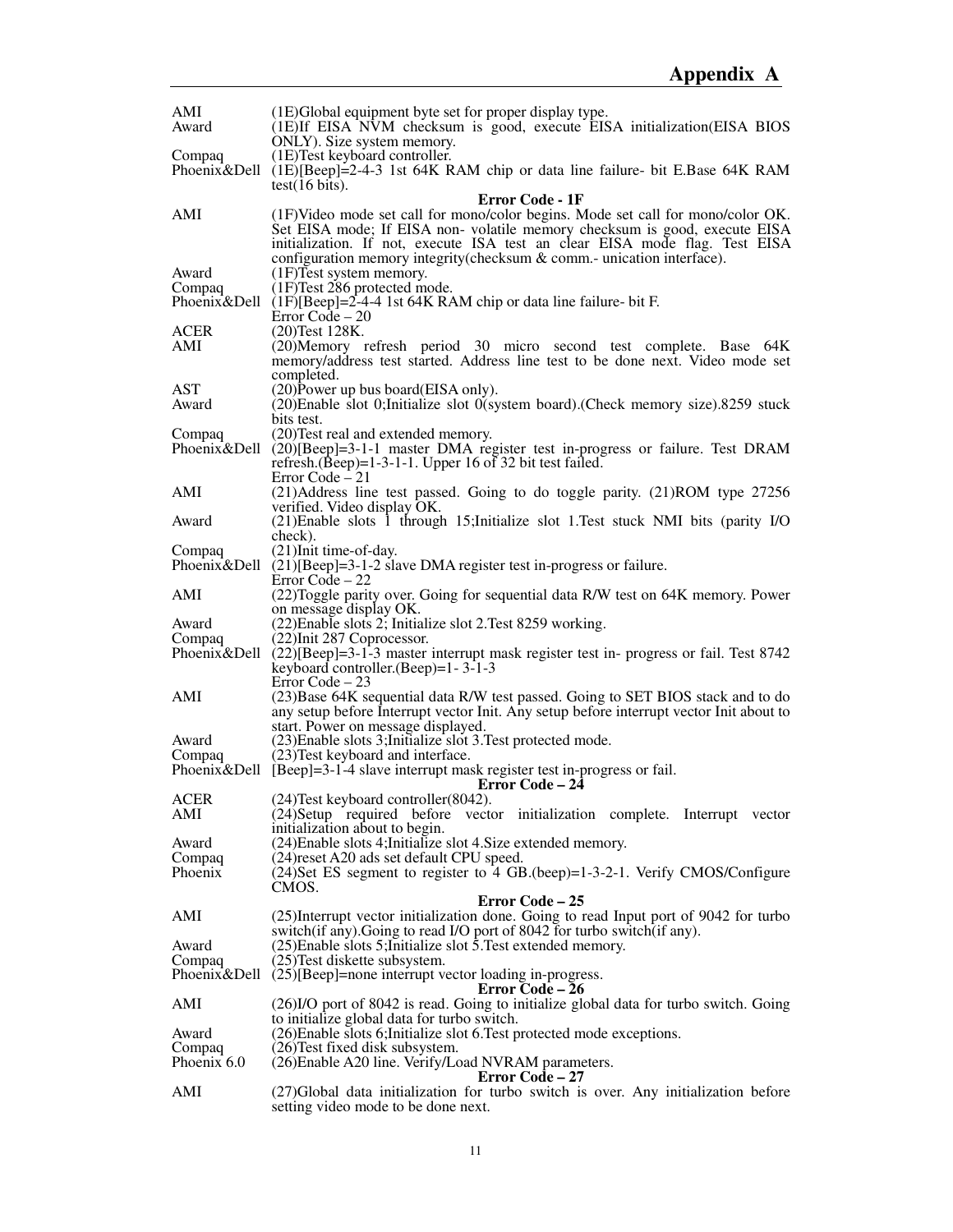| Award          | (27) Enable slots 7; Initialize slot 7. Setup cache control or shadow RAM.                                                                                            |
|----------------|-----------------------------------------------------------------------------------------------------------------------------------------------------------------------|
| Compaq         | (27) initialize parallel printer.<br>Phoenix&Dell $(27)$ [Beep]=3-2-4 keyboard controller test in-progress or failure.                                                |
|                | <b>Error Code – 28</b>                                                                                                                                                |
| <b>ACER</b>    | $(28)$ Test CPU.                                                                                                                                                      |
| AMI            | (28)initialization before setting video mode is complete. Going for monochrome                                                                                        |
|                | mode and color setting . Check extended memory.                                                                                                                       |
| Award          | (28) Enable slots 8; Initialize slot 8. Setup 8242.                                                                                                                   |
| Compaq         | (28) Perform search for option ROMs                                                                                                                                   |
|                | Phoenix&Dell (28)[Beep]=3-3-1 CMOS power-fail and checksum checks in-progress. Auto-size<br>$DRAM.(Beep)=1-3-3-1.Protected mode 1.$                                   |
|                | Error Code – 29                                                                                                                                                       |
| AMI            | (29)Monochrome mode setting is done. Going for color mode setting.                                                                                                    |
| Award          | (29) Enable slots 9; Initialize slot 9.                                                                                                                               |
| Compaq         | (29) Test for valid system configuration.                                                                                                                             |
|                | Phoenix&Dell $(29)$ [Beep]=3-3-2 CMOS configuration info validation in- progress. Initialize POST                                                                     |
|                | Memory Manager.                                                                                                                                                       |
| AMI            | Error Code – 2A<br>(2A) monochrome Color mode setting is done. About to go for toggle parity before                                                                   |
|                | optional rom test. About to go for toggle parity before optional ROM Check.                                                                                           |
| Award          | $(2A)$ Enable slots A; Initialize slot A. $(\overline{2}A)8242$ initialization.                                                                                       |
| Compaq         | $(2A)$ Clear screen.                                                                                                                                                  |
| Phoenix        | (2A)Clear 512K base RAM.(Beep)=1-3-3-3.Aubo-site me- mory chips.                                                                                                      |
|                | Error Code - 2B                                                                                                                                                       |
| AMI            | (2B)Toggle parity over. About to give control for any setup required before optional                                                                                  |
| Award          | video ROM check.<br>(2B) Enable slots B; Initialize slot B. Initialize floppy drive and controller.                                                                   |
| Compaq         | (2B)Check for invalid time and date.                                                                                                                                  |
|                | Phoenix&Dell (2B)[Beep]=3-3-4 screen memory test in-progress or failure.                                                                                              |
|                | Error Code – 2C                                                                                                                                                       |
| <b>ACER</b>    | $(2C)$ Set up interrupt controller $(8259)$ .                                                                                                                         |
| AMI            | (2C)Processing before video ROM control is done. About to look for optional video                                                                                     |
|                | ROM and give control.                                                                                                                                                 |
| Award          | (2C) Enable slots C; Initialize slot C. Detect & initialize serial ports.                                                                                             |
| Compaq<br>Dell | $(2C)$ Boot.<br>$(2C)[Beep]=3-4-1$ screen initialization in-progress or failure.                                                                                      |
| Phoenix        | (2C)RAM failure on address xxxx.If the BIOS detects error 2C, 2E, or 30(base 512K                                                                                     |
|                | RAM error), it displays and additional word-bitmap(xxxx)indication the address line                                                                                   |
|                | or bits that failed. For example, "2C 0002" means addressline 1 (bit one set) has                                                                                     |
|                | failed. "2E 1020 means data bits 12 and 5 (bits 12 and 5 set) have failed in the                                                                                      |
|                | lower 16 bits. Note that error 30 cannot occur on 386SX systems because they have                                                                                     |
|                | a 16 rather than 32-bit bus. The BIOS also sends the bitmap to the port-80 LED<br>display. It first display the check point code, followed by a delay, the high-order |
|                | byte, another delay, and then the low-order byte of the error. It repeats this sequence                                                                               |
|                | continuously. Test 512 base address lines. (Beep) = 1-3-4-1 Activate interleave (if                                                                                   |
|                | possible). [Beep]3-4-1 screen initialization in-progress or failure.                                                                                                  |
|                | Error Code - 2D                                                                                                                                                       |
| AMI            | (2D)Optional video ROM control is done. About to give control to do any                                                                                               |
|                | processing after video ROM returns control.                                                                                                                           |
| Award          | (2D) Enable slots D; Initialize slot D. Detect $\&$ initialize parallel ports. Test timer 2.                                                                          |
|                | Phoenix & Dell $(2D)[Beep]=3-4-2$ screen retrace tests in-progress or failure.<br><b>Error Code – 2E</b>                                                              |
| AMI            | (2E)Return from processing after the video ROM control. If EGA/VGA not found                                                                                          |
|                | then do display memory R/W test.                                                                                                                                      |
| Award          | $(2E)$ Enable slots E; Initialize slot E. Initialize hard drive & controller.                                                                                         |
| Dell           | $(2E)$ [Beep]=3-4-3 search for video ROM in-progress.                                                                                                                 |
| Phoenix        | (2E)See Error code "2C".Test 512K base memory.(Beep)= 1-3-4-3.Exit 1st                                                                                                |
|                | protected mode test. [Beep]=none search for video ROM in-progress.                                                                                                    |
| AMI            | <b>Error Code – 2F</b><br>(2F)EGA/VGA not found. Display memory R/W test about to begin.                                                                              |
| Award          | $(2F)$ Enable slots F; Initialize slot F. Detect & initialize 80x87 Co-Processor.                                                                                     |
| Compaq         | $(2F)$ Write to DIAG byte.                                                                                                                                            |
| Phoenix        | (2F)Enable cache before system BIOS shadow.                                                                                                                           |
|                | <b>Error Code – 30</b>                                                                                                                                                |
| <b>ACER</b>    | (30) Set up Temp. interrupt.                                                                                                                                          |
| AMI            | (30) display memory R/W test passed. About to look for the retrace checking.                                                                                          |
| <b>AST</b>     | Virtual mode memory test about to begin.<br>(30) Interrupt controller#1.                                                                                              |
| Award          | (30) Get base memory & extended memory size. Size base And extended memory                                                                                            |
|                |                                                                                                                                                                       |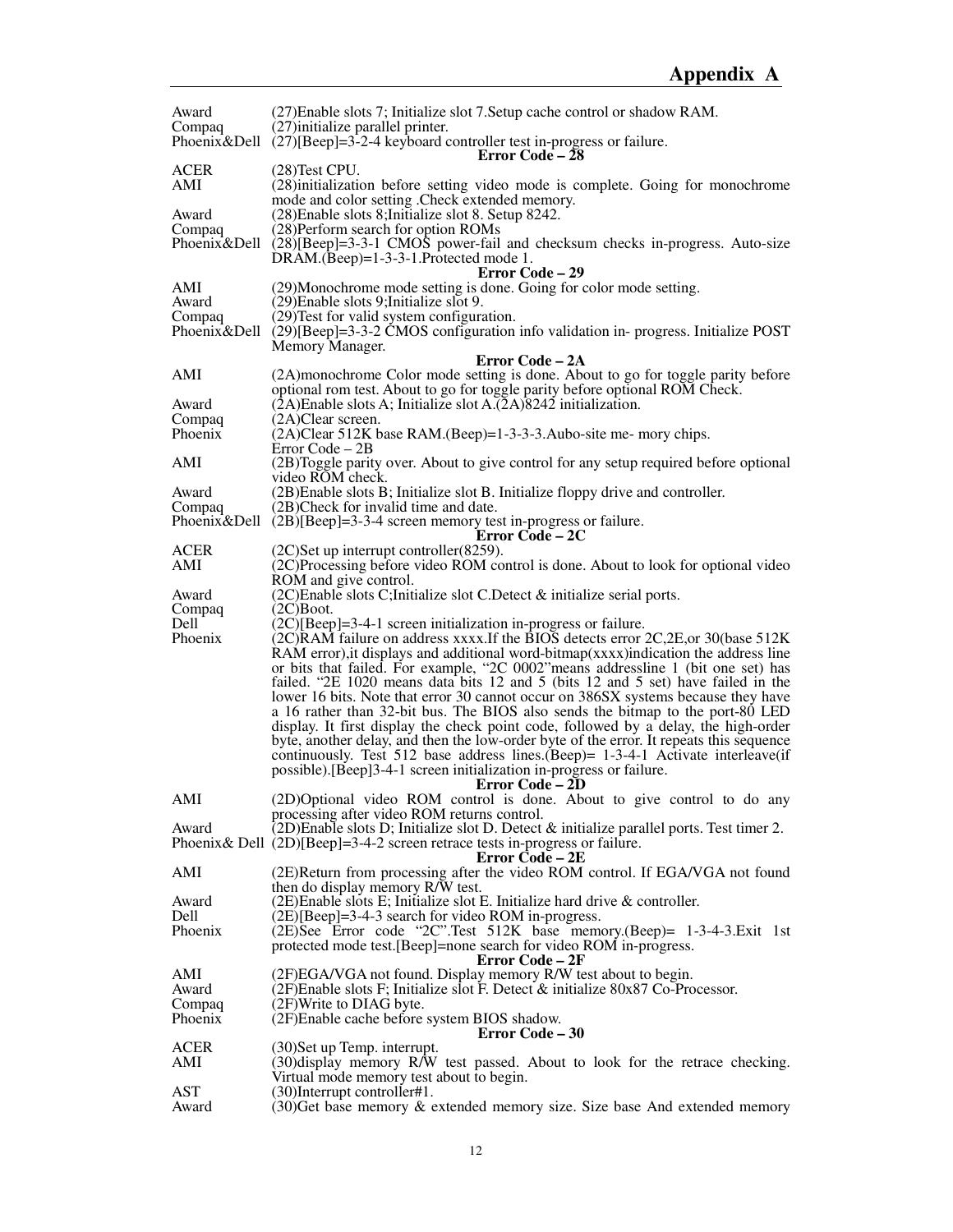|                    | from 256K to 640K and extended memory above 1MB.                                                                                                                                                                                                                            |
|--------------------|-----------------------------------------------------------------------------------------------------------------------------------------------------------------------------------------------------------------------------------------------------------------------------|
| Compaq<br>Dell     | (30)Clear 1st 128K bytes of RAM.<br>(30)[beep]=none screen believed running w/video ROM.                                                                                                                                                                                    |
| Phoenix            | (30) see Error Code "2C". Unexpected shutdown. [Beep] = no- ne screen believed<br>operable. [Beep]=none screen believed running w/video ROM.                                                                                                                                |
| AMI                | Error Code – 31<br>(31) Display memory R/W test or retrace checking failed. About to do alternate                                                                                                                                                                           |
| AST                | Display memory R/W test. Virtual mode memory test started.<br>$(31)$ Interrupt controller#2.                                                                                                                                                                                |
| Award              | (31) Test base and extended memory; Test base memory from 256K to 640K and<br>extended memory above 1MB using various patterns. Detect $\&$ initialize optional<br>ROM <sub>s</sub> .                                                                                       |
| Compaq             | (31) Load interrupt vectors 70-77.<br>Phoenix&Dell (31)[Beep]=none monochromatic screen believed operable.                                                                                                                                                                  |
| AMI                | Error Code – 32<br>(32) Alternate display memory R/W test passed. About to look for the alternate<br>display retrace checking. Processor executing in virtual mode.                                                                                                         |
| AST                | (32) Interrupt controllers for stuck interrupt.                                                                                                                                                                                                                             |
| Award              | (32) Display the Award Plug & Play BIOS extension message (PnP BIOS only). Test<br>EISA extended memory; If EISA mode flag is set then test EISA memory found in<br>slots initialization, This test is skipped in ISA mode and can be skipped with ESC<br>key in EISA mode. |
| Compaq             | (32) Load interrupt vectors 00-1F.                                                                                                                                                                                                                                          |
| Dell<br>Phoenix    | $(32)$ [Beep]=none 40-column color screen believed operable.<br>$(32)$ Test CPU bus-clock frequency. (Beep)=1-4-1-3. Deter- mine system board<br>memory size.                                                                                                               |
|                    | [Beep]=none 40-column color screen believed operable.<br>Error Code – 33                                                                                                                                                                                                    |
| AMI                | (33) Video display checking over. Verification of display type with switch setting                                                                                                                                                                                          |
|                    | and actual card to begin. Verification of display type with switch setting and Actual<br>Card to begin. Memory address line test in progress.                                                                                                                               |
| AST                | (33) Non-maskable interrupt for stuck interrupt (EISA, P486, P386)                                                                                                                                                                                                          |
| Award              | (33) Call Tech Support 727-532-4151.                                                                                                                                                                                                                                        |
| Compaq             | (33) Initialize Memory SIZE and RESETWD.<br>Phoenix&Dell (33)[Beep]=none 80-column color screen believed operable. Initialize dispatch                                                                                                                                      |
|                    | Manager.                                                                                                                                                                                                                                                                    |
|                    | Error Code – 34                                                                                                                                                                                                                                                             |
| <b>ACER</b><br>AMI | (34) Set up BIOS interrupt vector.<br>(34) Verification of display adapter done. Display mode to be set next. Memory<br>address line test in progress.                                                                                                                      |
| Compaq             | (34) Verify CMOS checksum.                                                                                                                                                                                                                                                  |
|                    | Phoenix&Dell (34)[Beep]=4-2-1 timer tick interrupt test in progress or failure. Relocate memory<br>option.                                                                                                                                                                  |
| AMI                | Error Code - 35<br>(35) Display mode set complete. BIOS ROM data area about to be checked.                                                                                                                                                                                  |
| Compaq             | Memory below 1MB calculated.<br>(35)CMOS checksum not valid.                                                                                                                                                                                                                |
|                    | Phoenix & Dell $(35)$ [Beep]=4-2-2 shutdown test in progress or failure.<br>Error Code - 36                                                                                                                                                                                 |
| AMI                | (36) BIOS ROM data area check over. Going to set cursor for power on message.<br>Memory above 1MB calculated.                                                                                                                                                               |
| Compaq             | (36)Check battery power.<br>Phoenix&Dell (36)[Beep]=4-2-3 gate A20 failure. Warm start shut down. Configure EMS memory                                                                                                                                                      |
|                    | option.                                                                                                                                                                                                                                                                     |
| AMI                | Error Code - 37<br>(37) Cursor setting for power on message id complete. Going to display the power<br>on message. Memory test about to start.                                                                                                                              |
| Compaq             | (37) Check for game adapters.                                                                                                                                                                                                                                               |
|                    | Phoenix&Dell $(37)$ [Beep]=1-4-2-4 unexpected interrupt in protected mode. Reinitialize the<br>motherboard chipset.                                                                                                                                                         |
| ACER               | <b>Error Code - 38</b><br>$(38)$ CMOS RAM.                                                                                                                                                                                                                                  |
| AMI                | (38) Power on message display complete. Going to read new cursor position.<br>Memory below 1MB initialized.                                                                                                                                                                 |
| Compaq             | (38) Check for serial ports.                                                                                                                                                                                                                                                |
| Phoenix            | Phoenix&Dell (38)[Beep]=4-3-1 RAM test in progress or failure above address 0FFFFh<br>(38) Shadow system BIOS ROM. (Beep) = 1-4-3-1. Configure wait state option.<br>Error Code – 39                                                                                        |
| AMI                | (39) New cursor position read and saved. Going go display the Hit <del>message.</del>                                                                                                                                                                                       |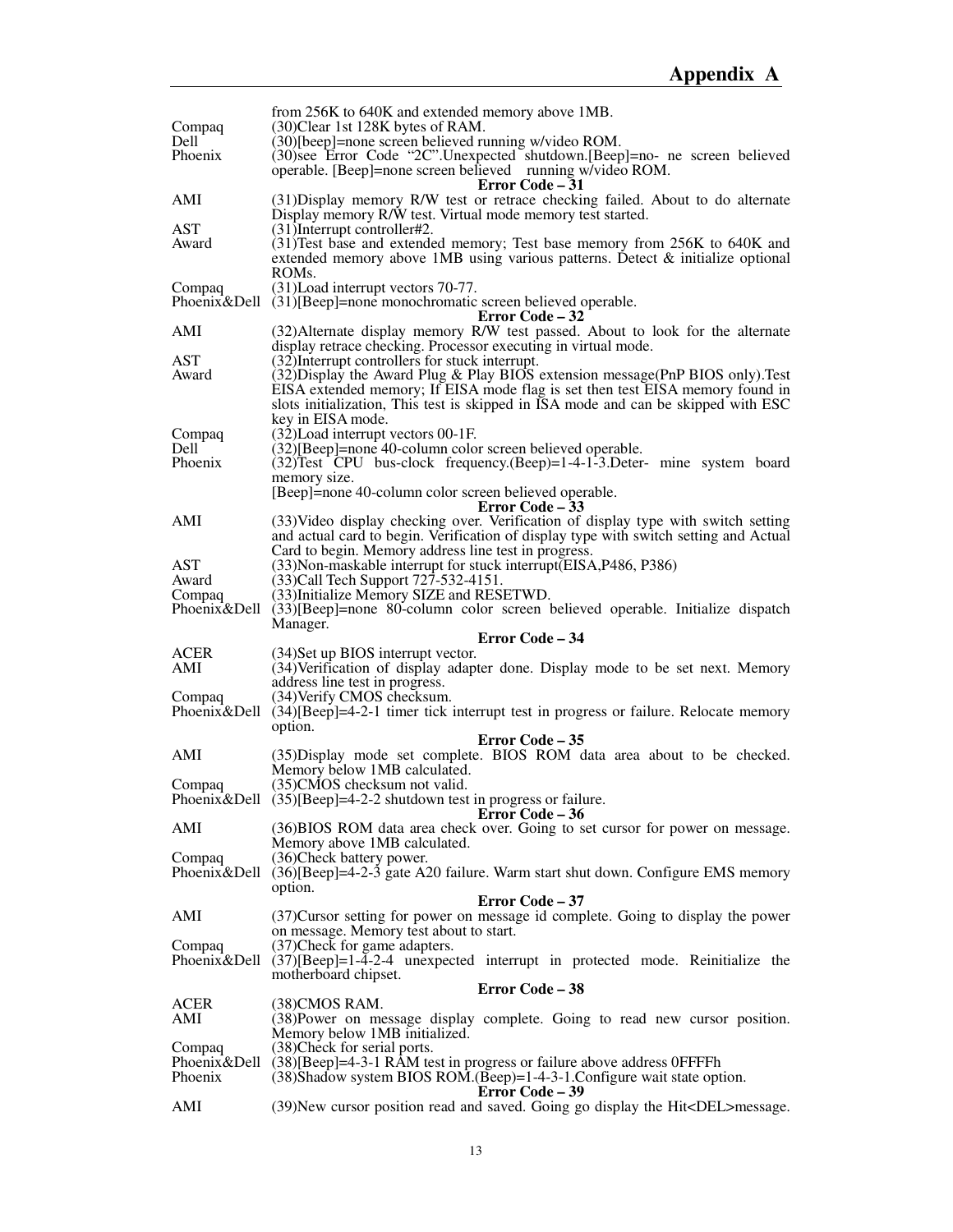| Compaq                                 | Memory above 1MB initialized.<br>(39) Check for parallel ports.                                                                                                                                                                                                     |
|----------------------------------------|---------------------------------------------------------------------------------------------------------------------------------------------------------------------------------------------------------------------------------------------------------------------|
| Phoenix                                | $(39)$ Reinitialize the cache. (Beep)=1-4-3-1<br>Error Code – 3A                                                                                                                                                                                                    |
| AMI                                    | (3A)Check memory, first 64K, one long beep. Reference string display is over.<br>Going to display the Hit <esc> massage. Memory size display initiated. This will<br/>be updated when the BIOS goes through the memory.</esc>                                       |
| Award<br>Compaq<br>Phoenix             | (3A)Check memory.<br>(3A)Initialize Port. And comm. timeouts.<br>Phoenix & Dell $(3A)[Beep]=4-3-3$ Interval timer channel 2 test in progress or failure.<br>(3A) Auto-size cache. (Beep)=1-4-3-3. Retest 64K base RAM.                                              |
| AMI                                    | Error Code – 3B<br>(3b)Hit <del>or<esc>message displayed. Virtual mode memory test about to<br/>start, About to start below 1MB memory test.</esc></del>                                                                                                            |
| Compaq                                 | (3B) Flush keyboard buffer.<br>Phoenix&Dell (3B)[Beep]=4-3-4 Time-Of-Day clock test in progress or failure.<br>Error Code – 3C                                                                                                                                      |
| <b>ACER</b><br>AMI<br>Award<br>Phoenix | (3C)Memory size.<br>(3C)Memory test below 1MB completed and about to start above 1MB test.<br>(3C)Set flag to allow users to enter CMOS setup utility. Setup enabled.<br>(3C)Configure advanced chipset registers. (Beep)=1-4-4-1. Determine relative CPU<br>speed. |
|                                        | Phoenix&Dell (3C)[Beep]=4-4-2 Serial port test in progress or failure.<br>Error Code – 3D                                                                                                                                                                           |
| AMI<br>Award                           | (3D)Memory test above 1MB completed.<br>(3D)Initialize keyboard. Install $\overline{PS}/2$ mouse. Initialize & install mouse; Detect if                                                                                                                             |
| Phoenix                                | mouse is present, initialize mouse, install interrupt vectors.<br>$(3D)$ Load alternate registers with CMOS values, $(Beep)=1-4-4-2$<br>Phoenix & Dell $(3D)$ [Beep] = 4-4-2 Parallel port test in progress or failure.<br><b>Error Code – 3E</b>                   |
| AMI<br>Award                           | (3E)About to go to real mode(shutdown).<br>(3E) Try to turn on level 2 cache.,                                                                                                                                                                                      |
| Phoenix 3.07                           | (3E)Get switches/jumper status from 8742.<br>Phoenix&Dell (3E)[Beep]=4-4-3 Math CoProcessor test in progress or failure.                                                                                                                                            |
| AMI<br>Award                           | <b>Error Code – 3F</b><br>(3F)Shutdown successful and Processor in real mode.<br>(3F)Enable shadow RAM per CMOS RAM setup or if ME-MORY TYPE is SYS                                                                                                                 |
| Dell                                   | in the EISA configuration.<br>(3F)Cache memory failure.                                                                                                                                                                                                             |
|                                        | <b>Error Code – 40</b>                                                                                                                                                                                                                                              |
| <b>ACER</b><br>AMI                     | $(40)$ Shutdown#1.<br>(40) Preparation for virtual mode test started. Going to verify from video memory.<br>CACHE memory on and about to disable A20 address line.                                                                                                  |
| AST<br>Award                           | (40) CMOS RAM backup battery.<br>(40) Display virus protest disable or enable.                                                                                                                                                                                      |
| Compaq<br>Phoenix                      | (40) Save RESET WD value.<br>$(40)$ Set initial CPU speed. $(Beep) = 2-1-1-1$ .                                                                                                                                                                                     |
| AMI                                    | Error Code - 41<br>(41) Returned after verifying from display memory. Going to prepare the descriptor                                                                                                                                                               |
| AST                                    | bables. A20 address line disabled successful.<br>(41)CMOS RAM checksum.                                                                                                                                                                                             |
| Award<br>Compaq                        | (41) Initialize floppy disk drive controller.<br>$(41)$ Check RAM refresh.                                                                                                                                                                                          |
| AMI                                    | <b>Error Code – 42</b><br>(42) descriptor tables prepared. Going to enter in virtual mode for memory test. 486<br>internal cache turned on. About to start DMA controller test.                                                                                     |
| <b>AST</b><br>Award                    | (42) Setup CMOS RAM.<br>$(42)$ Initialize hard drive & controller; Initialize hard drive controller and any drives.                                                                                                                                                 |
| Compaq<br>Phoenix                      | (42) Start write cycle of 128K RAM test.<br>(42) Initialize interrupt vectors. (Beep)=2-1-1-3.                                                                                                                                                                      |
| AMI                                    | Error Code – 43<br>(43) Entered in the virtual mode. Going to enable interrupts for diagnostics mode.                                                                                                                                                               |
| Award                                  | About to start DMA controller test.<br>$(43)$ If it is a PnP BIOS, initialize serial & parallel ports. Detect & initialize                                                                                                                                          |
| Compaq                                 | serial/parallel ports; Initialize any serial and parallel ports (also game port).<br>(43) Reset parity checks.<br>Error Code – 44                                                                                                                                   |
| <b>ACER</b><br>AMI                     | (44) Video BIOS ROM initialize.<br>(44) Interrupts enabled (if post switch is on). Going to initialize data to check                                                                                                                                                |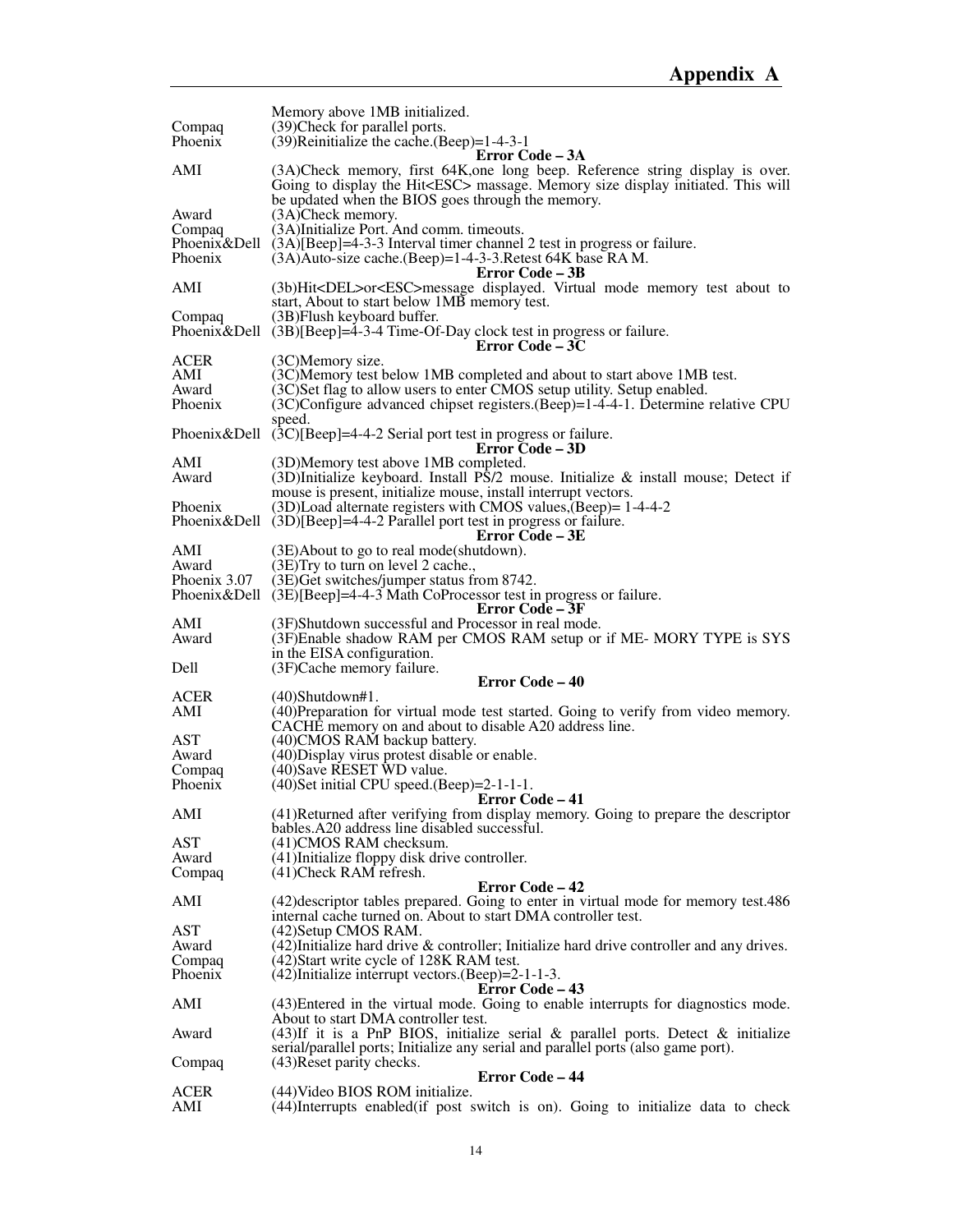|                    | memory wrap around at 0:0.                                                                                                                                       |
|--------------------|------------------------------------------------------------------------------------------------------------------------------------------------------------------|
| Award              | (44) Going to initialize data to check memory re-map at 0:0.<br>(44) Start verify cycle if 128K RAM test.                                                        |
| Compaq<br>Phoenix  | $(44)$ Initialize BIOS interrupts. (Beep)=2-1-2-1. Verify video configuration.                                                                                   |
|                    | <b>Error Code – 45</b>                                                                                                                                           |
| <b>ACER</b><br>AMI | $(45)$ Set up BIOS RAM.<br>$(45)$ Data initialized. Going to check for memory wrap around at 0:0 and the total                                                   |
|                    | system memory size.                                                                                                                                              |
| Award<br>Compaq    | $(45)$ Detect & Initialize math CoProcessor; Initialize math CoProcessor.<br>(45) Check for parity errors.                                                       |
| Phoenix            | $(45)$ POST device initialization.                                                                                                                               |
| <b>ACER</b>        | Error Code – 46<br>(46) Test controller and cache memory.                                                                                                        |
| AMI                | (46) Memory wrap around test done. Memory size calculation over, writing patterns                                                                                |
| Award              | to test memory.                                                                                                                                                  |
|                    | (46) display the setup message (to press Ctrl-Alt-Esc to enter setup), and enable<br>setup.                                                                      |
| Compaq             | $(46)$ No RAM errors.                                                                                                                                            |
| Phoenix            | $(46)$ Check ROM copying notice. $(Beep)=2-1-2-3$ . Initialize video system.<br><b>Error Code – 47</b>                                                           |
| AMI                | $(47)$ Pattern to be tested written in extended memory, 640K memory.                                                                                             |
| Award<br>Compaq    | (47) Set system speed for boot.<br>(47) Got a RAM error.                                                                                                         |
| Phoenix            | $(47)$ Initialize manager for PCI Options ROMs. (Beep)=2-1-2-4.                                                                                                  |
| <b>ACER</b>        | Error Code - 48<br>(48) Memory test.                                                                                                                             |
| AMI                | (48) Patterns written in base memory. Going to find out amount of memory below                                                                                   |
| Phoenix            | 1M memory.                                                                                                                                                       |
|                    | (48) Check Video configuration against CMOS. (Beep) = 2- 1-3-1. Test for<br>unexpected interrupts.                                                               |
|                    | Error Code - 49                                                                                                                                                  |
| AMI                | (49) Memory below 1M found and verified. Going to find out amount of memory<br>above 1M memory.                                                                  |
| Phoenix            | $(49)$ Initialize PCI bus and devices. $(Beep) = 2-1-3-2$ .                                                                                                      |
| AMI                | Error Code – 4A<br>(4A) Amount of memory above 1M found and verified. Going for BIOS ROM data                                                                    |
|                    | area check.                                                                                                                                                      |
| Phoenix            | (4A)Initialize all video adapters in system. (Beep)=2-1-3-3. Start 2nd protected<br>mode test.                                                                   |
|                    | <b>Error Code – 4B</b>                                                                                                                                           |
| AMI                | (4B) Amount of memory above 1M found and verified. Check for soft reset and                                                                                      |
|                    | going to clear memory below 1M for reset. (If power on, go to check<br>point#4Eh).BIOS ROM data area check over. Going to check <esc> and to clear</esc>         |
|                    | memory below 1M for soft reset.                                                                                                                                  |
| Phoenix            | (4B)Quiet-Boot start(optional).<br>Error Code – 4C                                                                                                               |
| <b>ACER</b>        | $(4C)$ #3 shutdown.                                                                                                                                              |
| AMI                | (4C)Memory below 1M cleared.(SOFT RESET)Going to clear memory above 1M.                                                                                          |
| Phoenix            | (4C)Shadow video BIOS ROM.(Beep)=2-1-4-1.Perform LDT instructions test.<br>Error Code – 4D                                                                       |
| AMI                | (4D)Memory above 1M cleared. (SOFT RESET)Going to save the memory                                                                                                |
|                    | size.(GOTO check point#52h)<br>Error Code $-4E$                                                                                                                  |
| AMI                | (4E)Memory test started. (NO SOFT RESET)About to display the first 64K memory                                                                                    |
| Award              | test.<br>(4E)If there is any error, show all the error messages on the screen $\&$ wait for user                                                                 |
|                    | to press <f1>.Manufacturing POST loop or display messages; Reboot if</f1>                                                                                        |
|                    | manufacturing POST loop pin is set. Otherwise display any messages and enter                                                                                     |
| Phoenix            | setup.<br>$(4E)$ Display copying notice. (Beep)=2-1-4-3. Perform TR instruction test.                                                                            |
|                    | Error Code $-4F$                                                                                                                                                 |
| AMI                | (4F)Memory size display started. This will be updated during memory test. Going<br>for sequential and random memory test. Processor in real mode after shutdown. |
| Award              | (4F)If password is needed, ask for password. Clear the Energy Star logo(Green                                                                                    |
|                    | BIOS only). Security check; Ask password security.<br><b>Error Code – 50</b>                                                                                     |
| <b>ACER</b>        | $(50)$ #2 shutdown.                                                                                                                                              |
| AMI                | (50)Memory testing/initialization below 1M complete. Going to adjust displayed<br>memory size for relocation /shadow. DMA page register test complete.           |
|                    |                                                                                                                                                                  |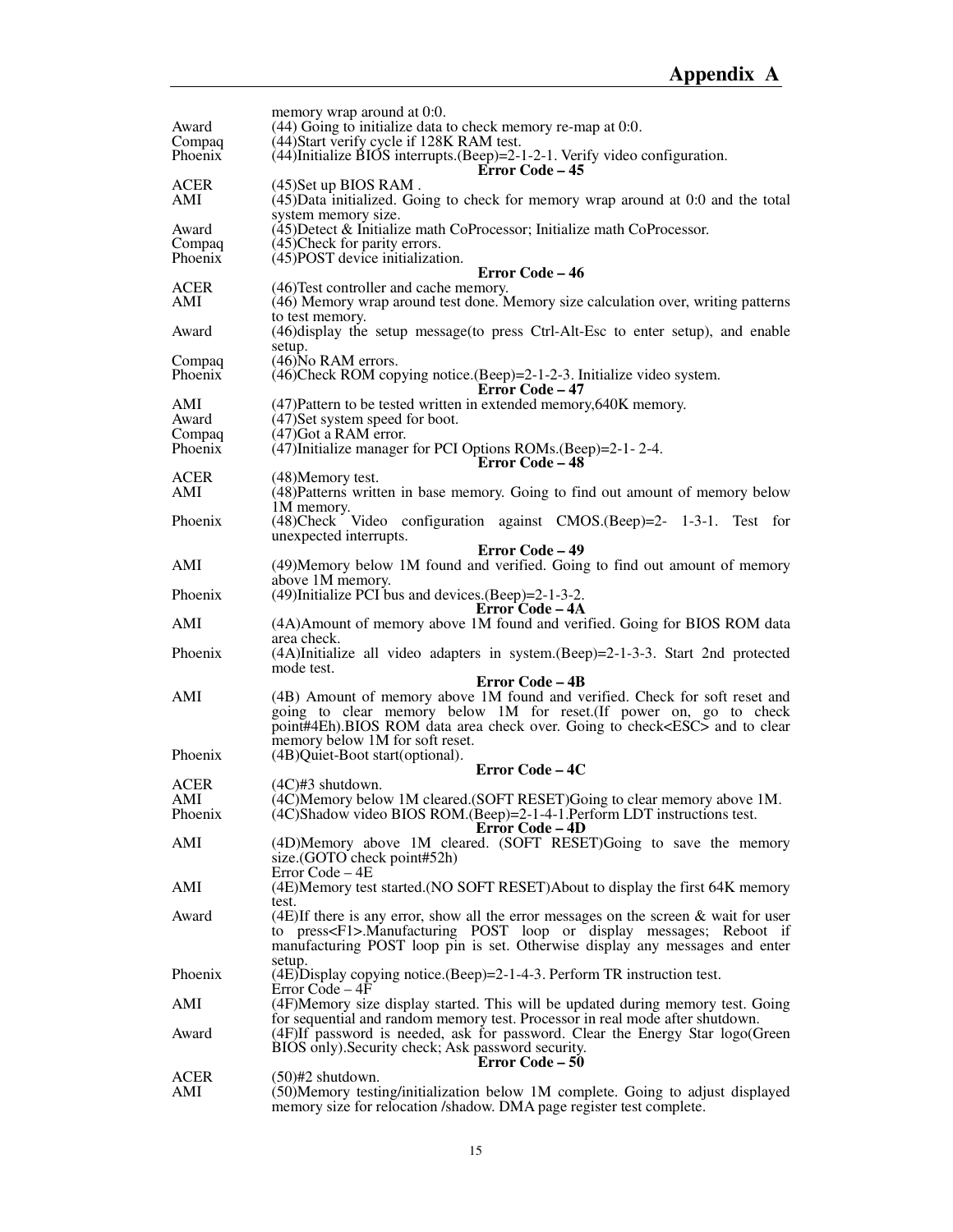| <b>AST</b><br>Award                 | (50)Protected mode.<br>(50) Write all the CMOS values currently in the BIOS stack areas back into the<br>CMOS. Write CMOS; Write all CMOS values back to RAM and clear screen.                                                                         |
|-------------------------------------|--------------------------------------------------------------------------------------------------------------------------------------------------------------------------------------------------------------------------------------------------------|
| Compaq<br>Chips & Tech              | (50) Check for dual freq in CMOS.<br>(50) Hardware initialize.                                                                                                                                                                                         |
| Phoenix                             | $(50)$ Display CPU type and speed. $(Beep)=2-2-1-1$ . $(50)$ Per-form LSL instruction<br>test. [Beep]=none Custom chip set or custom platform.<br>Error Code – 51                                                                                      |
| AMI                                 | (51) Memory size display adjusted due to relocation/shadow. Memory test above 1M<br>to follow. DMA unit-1 base register test about to start.                                                                                                           |
| <b>AST</b><br>Award                 | (51)Protected mode.<br>(51) Pre-boot enable; Enable parity checker; Enable NMI, Enable cache before boot.                                                                                                                                              |
| Compaq<br>Chips $&$ Tech<br>Phoenix | (51) Check CMOS VDU configuration.<br>$(51)$ Timer Initialize<br>(51) Initialize EISA board.                                                                                                                                                           |
|                                     | <b>Error Code – 52</b>                                                                                                                                                                                                                                 |
| AMI                                 | (52) Memory testing/initialization below 1M complete. Going to save memory size<br>information. Going to prepare to go back to real mode. DMA unit-1 channel OK,                                                                                       |
| Award                               | about to begin CH-2.<br>(52) Initialize all ISA ROMs. Later PCI initializations (PCI BIOS only). PnP                                                                                                                                                   |
|                                     | initializations(PnP BIOS only). Program shadow RAM according to setup settings.<br>Program parity according to setup setting. Power Management initialization.<br>Initialize option ROMs; initialize any option ROMs present from C8000h to<br>EFFFFh. |
| Compaq                              | (52) Start VDU search.                                                                                                                                                                                                                                 |
| Chips $&$ Tech<br>Phoenix           | (52) DMA controller initialize.<br>(52) Test keyboard. (Beep) = 2-2-1-3. (52) Perform LAR instruction test.<br>Error Code – 53                                                                                                                         |
| AMI                                 | (53) Memory size information is saved. CPU registers are saved. Going to enter in<br>real mode. DMA CH-2 base register test OK.                                                                                                                        |
| Award                               | $(53)$ If it is not a PnP BIOS, initialize serial & parallel ports. Initialize time value in<br>BIOS data area. Initialize time value; Initialize time value in 40h BIOS data area.                                                                    |
| Compaq<br>Chips & Tech              | (53) Vector to VDU option ROMs.<br>(53) Initialize interrupt controller.                                                                                                                                                                               |
|                                     |                                                                                                                                                                                                                                                        |
|                                     | <b>Error Code – 54</b>                                                                                                                                                                                                                                 |
| <b>ACER</b><br>AMI                  | $(54)$ #7 shutdown.<br>(54) Shutdown successful, CPU in real mode. Going to re- store registers saved                                                                                                                                                  |
| Compaq                              | during preparation for shutdown. About to check F/F latch for unit-1 and unit-2.<br>(54) Initialize primary display adapter.                                                                                                                           |
| Chips & Tech<br>Phoenix             | (54) Chip-Set Initialize.<br>$(54)$ Set key click if enabled. $(Beep) = 2-2-2-1$ . $(54)$ Perform VERR instruction test.                                                                                                                               |
| AMI                                 | Error Code – 55<br>(55) Registers restored. Going to disable gate A20 address line. F/F latch for both                                                                                                                                                 |
| Award                               | units checked.<br>(55) Check PCI video Card-or replace video card.                                                                                                                                                                                     |
| Compaq                              | (55) Initialize secondary display adapter.<br>Chips $& \text{Techn. } (55)$ EMS configuration Setup.                                                                                                                                                   |
|                                     | Error Code – 56                                                                                                                                                                                                                                        |
| AMI                                 | (56)A20 address line disable successful. BIOS ROM data area about to be checked.<br>DMA unit 1 and 2 programming over and about to initialize 8259 interrupt<br>controller.                                                                            |
| Compaq<br>Chips & Tech              | (56) No display adapters installed.<br>(56) Protected mode.                                                                                                                                                                                            |
| <b>Phoenix</b>                      | $(56)$ Enable keyboard. $(Beep)=2-2-2-3$ .Unexpected exception.                                                                                                                                                                                        |
| AMI                                 | <b>Error Code – 57</b><br>(57)A20 address line disable successful. BIOS ROM data area check halfway. BIOS                                                                                                                                              |
| Compaq<br>Chips & Tech              | ROM data area check to be com- plete.8259 initialization over.<br>(57) Init primary VDU mode.<br>$(57)$ Memory size.                                                                                                                                   |
|                                     | Error Code – 58                                                                                                                                                                                                                                        |
| <b>ACER</b><br>AMI                  | $(58)$ #6 shutdown.<br>(58) Memory size adjusted for relocation/shadow. Going to clear Hit <del><br/>message. BIOS ROM data area check over. Going to clear Hit<esc> message.8259</esc></del>                                                          |
|                                     | mask register check OK.                                                                                                                                                                                                                                |
| Compaq                              | (58) Start of VDU test (for each adapter).                                                                                                                                                                                                             |
| Chips & Tech<br>Phoenix             | (58) Memory interleave configure.<br>(58) Test for unexpected interrupts. (Beep)=2-3-3-. (58) Perform A20 gate test.<br>Error Code – 59                                                                                                                |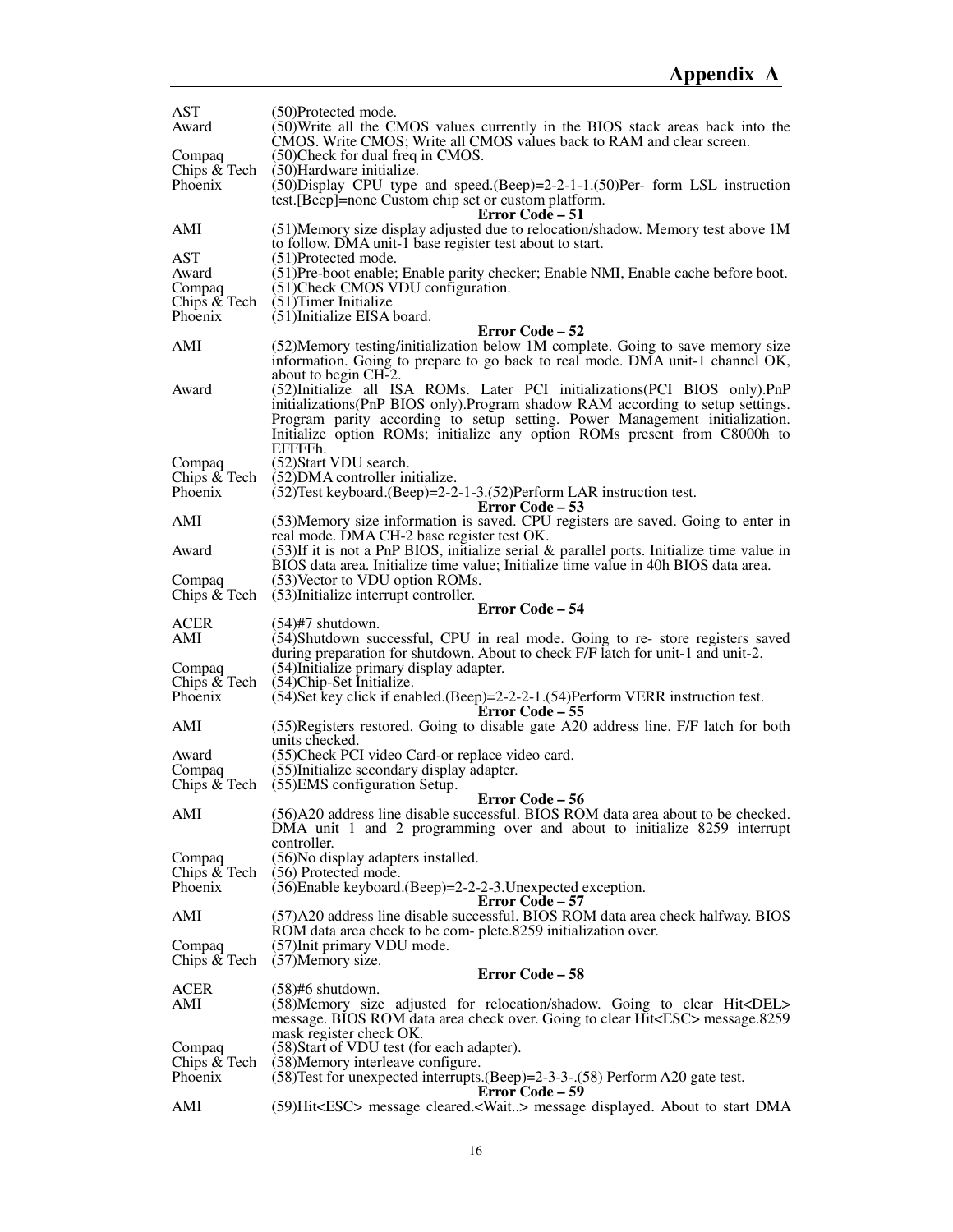| Compaq<br>Chips & Tech<br><b>Phoenix</b>         | and interrupt controller test. Master 8259 mask register OK, about to start slave.<br>(59) Check existence of adapter.<br>(59) Exiting protected mode.<br>(59) Initialize POST display service.                                                                                    |
|--------------------------------------------------|------------------------------------------------------------------------------------------------------------------------------------------------------------------------------------------------------------------------------------------------------------------------------------|
| AMI<br>Compaq<br>Chips & Tech<br>Phoenix         | Error Code – 5A<br>(5A) About to check timer and keyboard interrupt level.<br>(5A)Blank display, check VDU registers.<br>(5A)Board memory size.<br>$(5A)$ Keyboard<br>F <sub>2</sub><br>ready<br>Display<br>prompt<br>"press<br>test.<br>to<br>enter<br>$SETUP''$ . (Beep)=2-2-3-3 |
|                                                  | Error Code – 5B                                                                                                                                                                                                                                                                    |
| AMI<br>Compaq<br>Phoenix                         | (5B)Timer interrupt OK.<br>(5B) Start screen memory test.<br>Chips & Tech (5B)Shadow RAM relocated.<br>(5B) Display CPU cache.<br>Error Code – 5C                                                                                                                                  |
| ACER<br>AMI<br>Compaq<br>Chips & Tech<br>Phoenix | (5C) About to test keyboard and I/O.<br>(5C) About to test keyboard interrupt.<br>(5C) End of test of adapter, clear memory.<br>$(5C)$ EMS configure.<br>(5C)Test RAM between 512 and 640K. (Beep) = $2$ - $2$ - $4$ -1. Determine if AT or KT<br>keyboard type.                   |
|                                                  | Error Code – 5D                                                                                                                                                                                                                                                                    |
| AMI<br>Compaq                                    | (5D)ERROR! Timer/keyboard interrupt not in proper level.<br>(5D) Error detected on an adapter.<br>Chips $& \text{Techn. } (5D)$ Wait state configuration is set-up.                                                                                                                |
| AMI                                              | Error Code – 5E<br>(5E)8259 interrupt controller error.                                                                                                                                                                                                                            |
| Compaq                                           | (5E) test the next adapter.                                                                                                                                                                                                                                                        |
| Phoenix                                          | Chips $& \text{Techn } (5E)1st 64K RAM$ re-test.<br>(5E) Enter third protected mode test.<br>Error Code – 5F                                                                                                                                                                       |
| AMI<br>Compaq                                    | $(5F)8259$ interrupt controller test OK.<br>(5F)All adapters successfully tested.                                                                                                                                                                                                  |
| Chips & Tech                                     | (5F)Shadow RAM.                                                                                                                                                                                                                                                                    |
|                                                  | <b>Error Code – 60</b>                                                                                                                                                                                                                                                             |
| ACER<br>AMI                                      | $(60)$ Set up BIOS interrupt.<br>(60) DMA page register test passed. About to go for DMA #1, verify from display                                                                                                                                                                   |
| <b>AST</b>                                       | memory.<br>$(60)$ RAM size.                                                                                                                                                                                                                                                        |
| Award                                            | (60) Setup virus protection (Boot sector protection).                                                                                                                                                                                                                              |
| Compaq                                           | (60) Start of memory test.                                                                                                                                                                                                                                                         |
| Chips & Tech<br>Phoenix                          | $(60)$ CMOS RAM.<br>$(60)$ Test expanded memory.(Beep)=2-3-1-1.(60)Base memory test.                                                                                                                                                                                               |
|                                                  | Error Code – 61                                                                                                                                                                                                                                                                    |
| AMI<br>AST                                       | $(61)$ Display memory verification over. About to go for DMA #1 base register test.<br>$(61)$ RAM test.                                                                                                                                                                            |
| Award                                            | (61) Try to turn on level 2 cache. Set the boot up speed according to setup setting.<br>Last chance for chipset initialization. Last chance for power management                                                                                                                   |
| Compaq                                           | initialization. Show the system configuration table.<br>(61) Enter protected mode.                                                                                                                                                                                                 |
| Chips & Tech                                     | $(61)$ Video.                                                                                                                                                                                                                                                                      |
|                                                  | Error Code – 62                                                                                                                                                                                                                                                                    |
| AMI<br>AST                                       | (62) DMA#1 base register test passed. About to go for DMA#2 base register test.<br>(62)Shadow RAM.                                                                                                                                                                                 |
| Award                                            | (62) Setup daylight saving according to setup values. Program the NUM lock, type<br>rate & type speed according to setup setting. Setup NUM_LOCK; Setup<br>NUM_LOCK status according to setup.                                                                                     |
| Compaq                                           | (62) Start memory sizing.                                                                                                                                                                                                                                                          |
| Phoenix                                          | $(62)$ Test extended memory address lines. (Beep)=2-3-1-3. Base memory address                                                                                                                                                                                                     |
|                                                  | test.<br>Error Code – 63                                                                                                                                                                                                                                                           |
| AMI                                              | (63) DMA #2 base register test passed. About to go for BIOS ROM data area check.                                                                                                                                                                                                   |
| AST<br>Award                                     | $(63)$ Cache memory.<br>(63) If there is any changes in the hardware configuration, update the ESCD<br>information (PnP BIOS only. Clear memory that have been used. Boot system via                                                                                               |
| Compaq                                           | INT 19h.<br>(63) Get CMOS size.                                                                                                                                                                                                                                                    |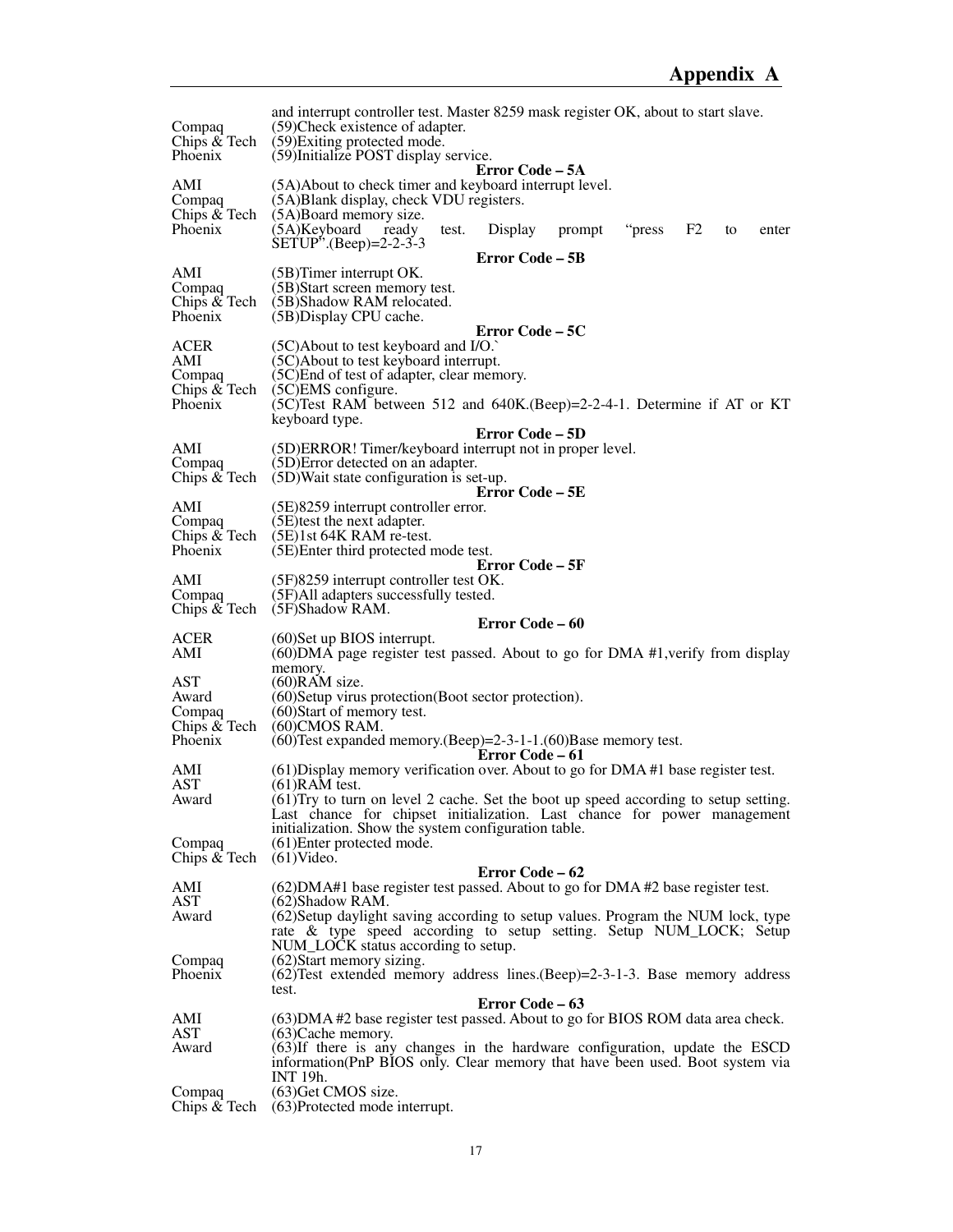|                                         | Error Code – 64                                                                                                                                                                                                      |
|-----------------------------------------|----------------------------------------------------------------------------------------------------------------------------------------------------------------------------------------------------------------------|
| <b>ACER</b><br>AMI                      | (64) Start test real time clock.<br>(64)BIOS ROM data area check halfway. BIOS ROM data area check to be<br>complete.                                                                                                |
| AST<br>Compaq                           | (64) Copy BIOS to shadow RAM.<br>$(64)$ Start test of real memory.                                                                                                                                                   |
| Chips & Tech<br>Phoenix                 | $(64)$ Address line A20.<br>(64) Jump to User Patch 1. (Beep) = 2-3-2-1. Shadow memory test.<br>Error Code – 65                                                                                                      |
| AMI<br><b>AST</b><br>Compaq             | (65) DMA #2 base register test passed. About to program DMA unit 1 and 2.<br>$(65)$ Copy video BIOS to shadow RAM.<br>(65) Start test of extended memory.<br>Chips $& \text{Techn} \quad (65)$ Memory address lines. |
|                                         | Error Code – 66                                                                                                                                                                                                      |
| AMI                                     | (66) DMA unit 1 and 2 programming over. About to initialize 8259 interrupt<br>controller.                                                                                                                            |
| AST<br>Compaq<br>Chips & Tech<br>Compaq | (66) 8254 timer channel #2.<br>(66)Save size of real and extended memory.<br>(66) Memory Test.<br>(66)Configure advanced cache registers. (Beep)=2-3-2-3. Extended memory test.                                      |
|                                         | <b>Error Code – 67</b>                                                                                                                                                                                               |
| AMI<br><b>AST</b>                       | (67)8259 initialization over. About To start keyboard test.<br>(67) Memory initialize.                                                                                                                               |
| Compaq<br>Chips & Tech                  | (67) Update 128K-Option installed CMOS bit.<br>$(67)$ Extended memory.                                                                                                                                               |
| Phoenix                                 | (67) Initialize Multi Processor APIC.                                                                                                                                                                                |
| <b>ACER</b>                             | <b>Error Code – 68</b><br>$(68)$ Test floppy disk.                                                                                                                                                                   |
| Compaq                                  | (68) Prepare to return to real mode.                                                                                                                                                                                 |
| Chips & Tech<br>Phoenix                 | $(68)$ Timer interrupt.<br>(68) Enable external and CPU caches. (Beep) = 2-3-3-1. Ex- tended address test.<br>Error Code – 69                                                                                        |
| Compaq                                  | (69) Back in real mode-test successful.<br>Chips $& \text{Techn } (69)$ Real Time clock.                                                                                                                             |
| Phoenix                                 | (69) Setup System Management Mode(SMM) area.<br>Error Code – 6A                                                                                                                                                      |
| Compaq<br>Chips & Tech                  | (6A) Back in real mode-error during test.<br>(6A) Keyboard controller.                                                                                                                                               |
| Phoenix                                 | $(6A)$ Display external cache size. (Beep)=2-3-3-3. Determine memory test.<br>Error Code – 6B                                                                                                                        |
| Compaq<br>Chips & Tech                  | (6B) Display error messages.                                                                                                                                                                                         |
| Phoenix                                 | (6B) Test Math chip.<br>(6B) Load custom defaults (optional).<br>Error Code – 6C                                                                                                                                     |
| ACER                                    | (6C) Test hard disk drive.                                                                                                                                                                                           |
| Compaq<br>Chips & Tech                  | (6C) End of memory test.<br>$(6C)$ Test serial port $(RS232)$ .                                                                                                                                                      |
| Phoenix                                 | (6C)Display shadow message.(Beep)=2-3-4-1.Display error messages.<br>Error Code – 6D                                                                                                                                 |
| Compaq<br>Chips & Tech                  | (6D)Initialize KB OK display string.<br>(6D) Test parallel ports.                                                                                                                                                    |
|                                         | Error Code – 6E                                                                                                                                                                                                      |
| Compaq<br>Chips & Tech                  | $(6E)$ Determine size to test.<br>$(6E)$ Dual card.                                                                                                                                                                  |
| Phoenix                                 | (6E) Display possible high address for UMB recovery. Display non-disposable<br>segments.(Beep)=2-3-4-3.Configure ROM/RAM BIOS.                                                                                       |
| Compaq<br>Chips $\&$ Tech               | Error Code – 6F<br>(6F)Start of MEMORY TEST.<br>(6F) Test floppy drive controller.                                                                                                                                   |
|                                         | Error Code - 70                                                                                                                                                                                                      |
| <b>ACER</b><br>AMI                      | (70) About to test parallel port.<br>(70) start of keyboard test.                                                                                                                                                    |
| Compaq                                  | (70) Display XXXXX KB OK.                                                                                                                                                                                            |
| Chips & Tech<br>Phoenix                 | (70) Test hard drive controller.<br>$(70)$ Display error messages. $(Beep)=2-4-1-1$ . System time test.                                                                                                              |
| AMI                                     | <b>Error Code – 71</b>                                                                                                                                                                                               |
| Compaq<br>Chips & Tech                  | (71) Keyboard controller BAT test over.<br>(71) Test each RAM segment.<br>$(71)$ Key-lock.                                                                                                                           |
|                                         |                                                                                                                                                                                                                      |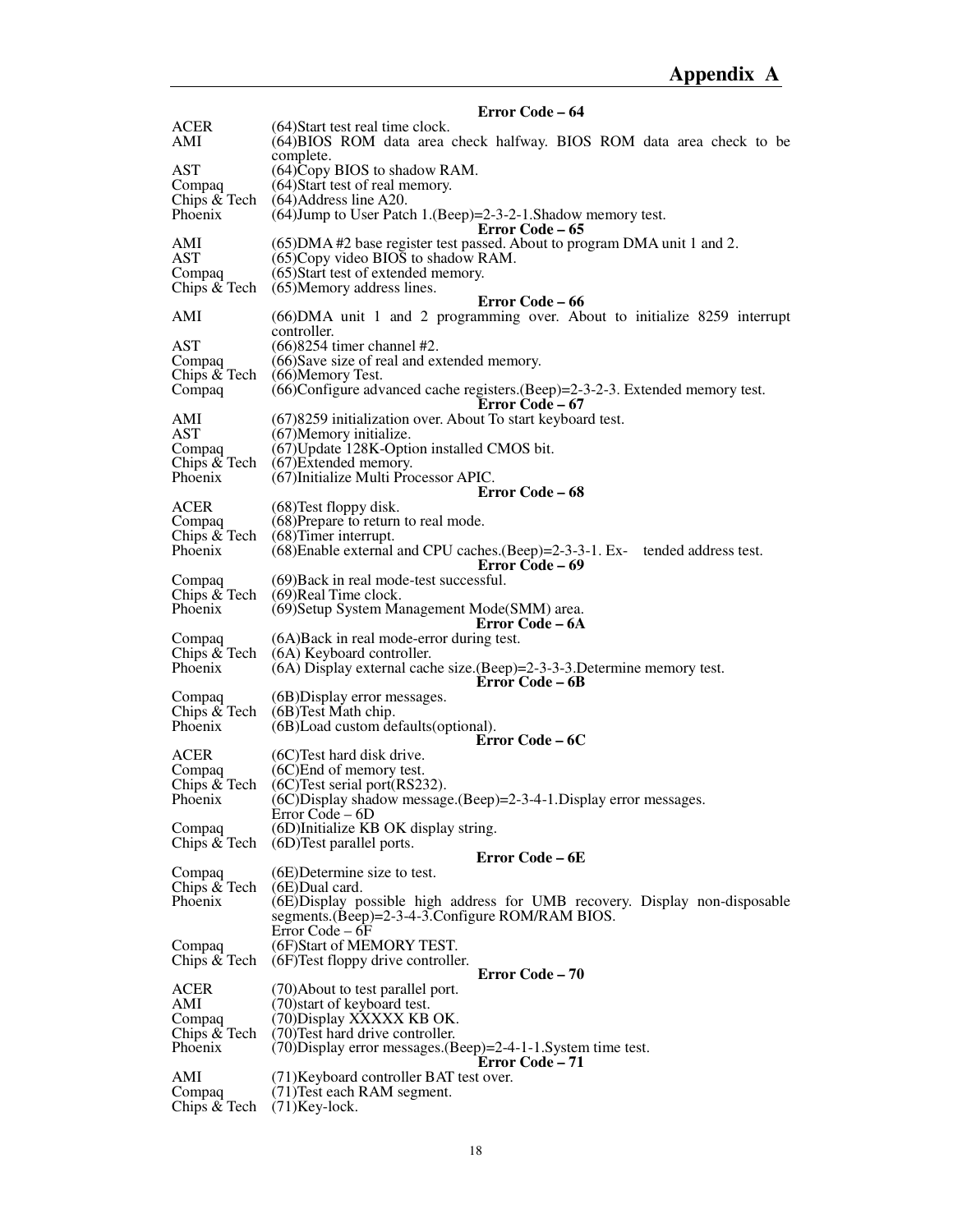|                               | Error Code – 72                                                                                                                                                                              |
|-------------------------------|----------------------------------------------------------------------------------------------------------------------------------------------------------------------------------------------|
| AMI<br>Compaq<br>Chips & Tech | (72) Keyboard interface test over, mouse interface test started.<br>(72) High order address test.<br>(72) Pointing divide.                                                                   |
| <b>Phoenix</b>                | $(72)$ Check for configuration errors. (Beep)=2-4-1-3. (72) Real time clock test.<br>Error Code – 73                                                                                         |
| AMI<br>Compaq                 | (73) Global data initialization for keyboard/mouse over.<br>$(73)$ Exit memory test.<br>Error Code – 74                                                                                      |
| ACER<br>AMI                   | (74) About to test serial port.<br>(74) Display 'SETUP' prompt and about to start floppy setup.                                                                                              |
| Compaq<br>Phoenix             | (74) Parity error on bus after memory test, system halted.<br>(74) Test real-time clock. (Beep) = 2-4-2-1. Test for stuck keys.<br>Error Code – 75                                           |
| AMI<br>Compaq                 | $(75)$ Floppy setup over.<br>(75) Start of protected mode test.<br>Error Code - 76                                                                                                           |
| AMI                           | (76) Hard disk setup about to start.                                                                                                                                                         |
| Compaq<br>Phoenix             | (76) Prepare to enter protected mode.<br>$(76)$ Check for keyboard errors. $(Beep)=2-4-2-3$ . Initialize hardware interrupt<br>vectors.                                                      |
|                               | Error Code - 77                                                                                                                                                                              |
| AMI<br>Compaq                 | (77) Hard disk setup over.<br>(77) Test software exceptions.                                                                                                                                 |
|                               | <b>Error Code – 78</b>                                                                                                                                                                       |
| <b>ACER</b><br>Compaq         | (78) Set real time.<br>(78) Prepare to return to real mode.                                                                                                                                  |
| Phoenix                       | (78) Detect and test CoProcessor.                                                                                                                                                            |
|                               | <b>Error Code – 79</b>                                                                                                                                                                       |
| AMI<br>Compaq                 | (79) About to initialize timer data area.<br>(79) Back in real mode-No error.<br>Error Code – 7A                                                                                             |
| AMI                           | (7A) Timer data initialized and about to verify CMOS battery power.                                                                                                                          |
| Compaq<br>Phoenix             | (7A)Back in real mode-error.<br>(7A) Determine/Init COM channels.                                                                                                                            |
|                               | <b>Error Code – 7B</b>                                                                                                                                                                       |
| AMI<br>Compaq                 | (7B)CMOS battery verification over.<br>(7B) Exit protected mode.                                                                                                                             |
|                               | Error Code – 7C                                                                                                                                                                              |
| <b>ACER</b>                   | (7C) scan option. RAMs.                                                                                                                                                                      |
| Compaq<br>Phoenix             | (7C) High order address test failure.<br>(7C)Set up hardware interrupts vectors. (Beep)=2-4-4-1. Determine LPT channels.                                                                     |
|                               | <b>Error Code – 7D</b>                                                                                                                                                                       |
| AMI                           | (7D) About to analyze POST results. About to analyze diagnostic test results for<br>memory.                                                                                                  |
| Compaq                        | (7D)Enter cache controller test.<br><b>Error Code – 7E</b>                                                                                                                                   |
| AMI                           | (7E)CMOS memory size updated.                                                                                                                                                                |
| Compaq<br>Phoenix             | (7E) Exit cache controller test.<br>(7E) Test CoProcessor if present. (Beep) = 2-4-4-3. Initialize BIOS data area.                                                                           |
|                               | Error Code – 7F                                                                                                                                                                              |
| AMI                           | (7F)Look for <del>key and get into CMOS setup if found About to check<br/>optional ROM C000:0.</del>                                                                                         |
| Compaq                        | (7F)Copy System ROM to high RAM.<br><b>Error Code – 80</b>                                                                                                                                   |
| <b>ACER</b>                   | (80) Determine math CoProcessor is present.                                                                                                                                                  |
| AMI                           | (80) Keyboard test started, clearing output buffer, checking for stuck key, About to<br>issue keyboard reset command. About to give control to optional ROM in segment<br>$C800$ to $DE00$ . |
| Compaq                        | $(80)$ Start of 8042 test.                                                                                                                                                                   |
| Phoenix                       | (80) Disable onboard Super I/O ports and IRQs.(Beep)=3-1- 1-1. Detect floppy<br>controller.                                                                                                  |
| AMI                           | Error Code – 81<br>(81) Keyboard reset error/stuck key found. About to issue keyboard controller                                                                                             |
|                               | interface test command. Optional ROM control over.                                                                                                                                           |
| Compaq<br>Phoenix             | $(81)$ Do 8042 self-test.<br>(81) late POST device initialization.                                                                                                                           |
| AMI                           | Error Code – 82<br>(82) Keyboard controller interface test over. About to write command byte and Init                                                                                        |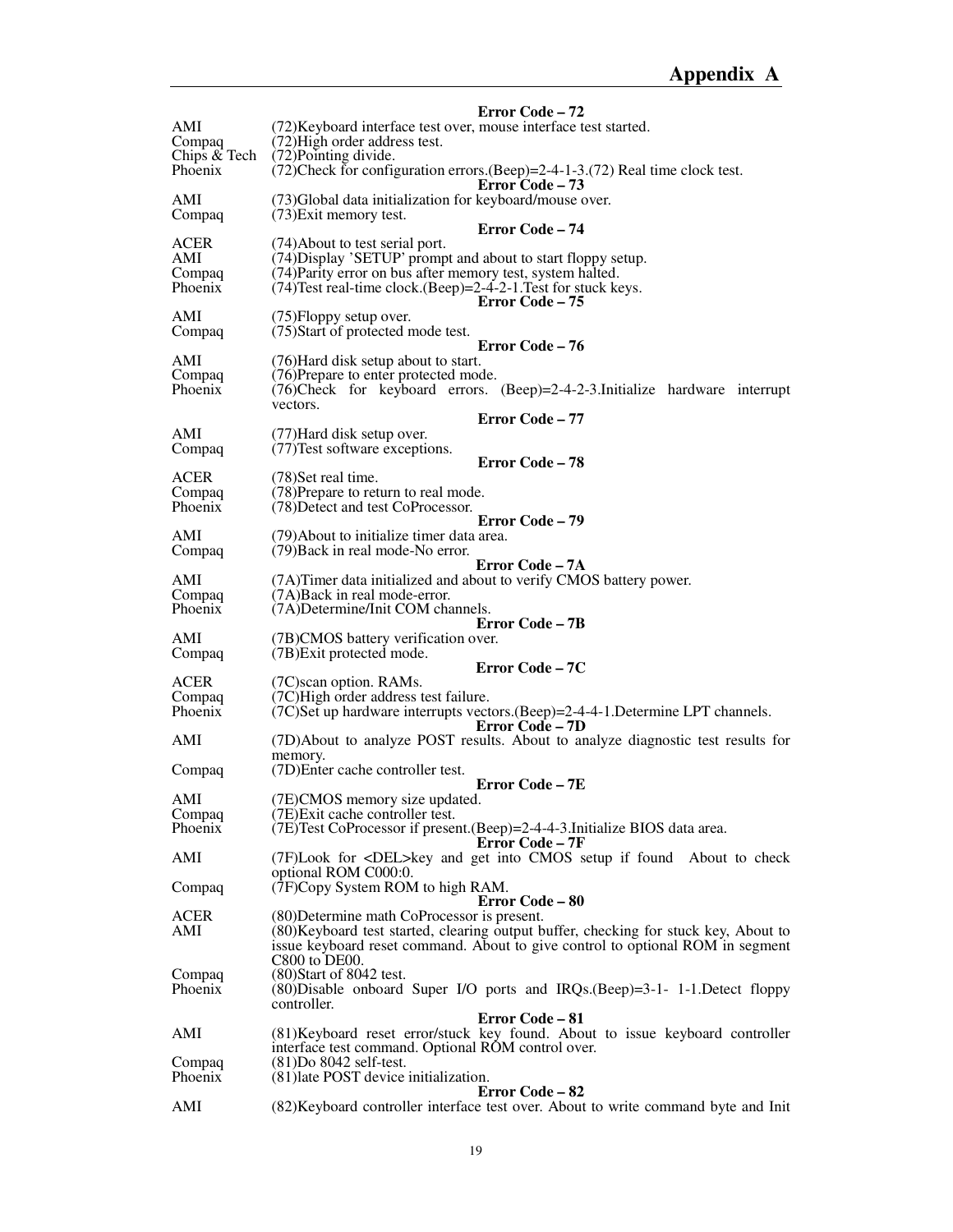| Compaq             | circular buffer. Check for printer ports and put the addresses in global data area.<br>(82) Check result received.                                                                          |
|--------------------|---------------------------------------------------------------------------------------------------------------------------------------------------------------------------------------------|
| Phoenix            | (82) Detect and install external RS232 ports. (Beep)=3-1-1-3. Test floppy drives.<br><b>Error Code – 83</b>                                                                                 |
| AMI                | (83) Command byte written, global data Init done. About to check for lock-key.<br>Check for RS232 ports and put the addresses in global data area.                                          |
| Compaq<br>Phoenix  | $(83)$ Error result.<br>(83) Configure non-MCD IDE controllers.                                                                                                                             |
| ACER               | <b>Error Code – 84</b><br>(84) Keyboard initialize.                                                                                                                                         |
| AMI                | (84) Lock-key checking over. About to check for memory size mismatch with<br>CMOS. CoProcessor detection over. 80287 check/test OK.                                                         |
| Compaq<br>Phoenix  | (84) OK 8042, Init mode=5D.<br>$(84)$ Detect and install external parallels ports. $(Beep)=3-1-2-1$ . Fixed disk test.                                                                      |
| AMI                | Error Code – 85<br>(85) Memory size check done. About to display soft error and check for password or<br>bypass setup. About to display soft error message. If no video replace Video card. |
| Phoenix            | (85) Initialize PC-compatible PnP ISA devices.<br>Error Code – 86                                                                                                                           |
| AMI                | (86) Password checked. About to do programming before setup. About to give<br>control to system ROM at segment E000.                                                                        |
| Compaq<br>Phoenix  | (86) Start keyboard test, reset keyboard.<br>(86)Re-initialize onboard I/O ports.(Beep)=3-1-2-3.(86)Per form external ROM<br>scan.                                                          |
| AMI                | Error Code – 87<br>(87) Programming before setup complete. Going to uncompress SETUP code and                                                                                               |
| Compaq             | execute CMOS setup. System ROM E000:0 check over.<br>(87) Got acknowledge, read result.                                                                                                     |
| Phoenix            | (87) Configure Motherboard Configuration Devices (option-al)<br>Error Code - 88                                                                                                             |
| <b>ACER</b><br>AMI | $(88)$ System #1 initialize.<br>(88) Returned from CMOS setup program and screen is cleared. About to do                                                                                    |
|                    | programming after setup.                                                                                                                                                                    |
| Compaq<br>Phoenix  | $(88)$ Got result, check it<br>(88) Initialize BIOS Data Area. (Beep)=3-1-3-1. Test key-lock/keyboard type.<br><b>Error Code – 89</b>                                                       |
| AMI                | (89) Programming after setup complete. Going to display power on screen message.                                                                                                            |
| Compaq<br>Phoenix  | (89) Test for stuck keys.<br>(89) Enable Non-Maskable Interrupts (NMIs)<br>Error Code – 8A                                                                                                  |
| AMI                | (8A) First screen message displayed. About to display <wait>message.</wait>                                                                                                                 |
| Compaq<br>Phoenix  | (8A) Key seems to be stuck.<br>(8A)Initialize Extended BIOS Data Area.(Beep)=3-1-3-3. wait for F1 test.                                                                                     |
|                    | <b>Error Code – 8B</b>                                                                                                                                                                      |
| AMI<br>Compaq      | (8B) First screen message displayed <wait>message displayed. About to do<br/>Main and Video BIOS shadow.<br/>(8B) Test keyboard interface.</wait>                                           |
| Phoenix            | (8B) Test and initialize PS/2 mouse.                                                                                                                                                        |
| <b>ACER</b>        | Error Code - 8C<br>$(8C)$ System #2 initialize.                                                                                                                                             |
| AMI                | (8C) Main and video BIOS shadow successful. Setup options programming after<br>CMOS setup about to start.                                                                                   |
| Compaq<br>Phoenix  | $(8C)$ Got result, check it.<br>(8C)Initialize floppy controller. (Beep)=3-1-4-1. Final system initialization.                                                                              |
| AMI                | <b>Error Code – 8D</b><br>(8D) Setup options are programmed, mouse check and Init to be done next. Going                                                                                    |
| Compaq             | for hard disk, floppy reset.<br>$(8D)$ End of test, no errors.                                                                                                                              |
|                    | <b>Error Code – 8E</b>                                                                                                                                                                      |
| AMI                | (8E) Mouse check and initialization complete. Going for hard disk controller reset.<br>About to go For floppy check.                                                                        |
| Phoenix            | (8E)Interrupt 19 boot loader.                                                                                                                                                               |
| AMI                | Error Code – 8F<br>(8F) Hard disk controller reset done. Floppy setup to be done nest.                                                                                                      |
| Phoenix            | (8F) Determine number of ATA drives (optional)<br><b>Error Code – 90</b>                                                                                                                    |
| <b>ACER</b><br>AMI | (90) Invoke interrupt 19 to boot loader.<br>(90) Floppy setup is over. Test for hard disk presence to be done.                                                                              |
| Compaq             | (90) Start of CMOS test.                                                                                                                                                                    |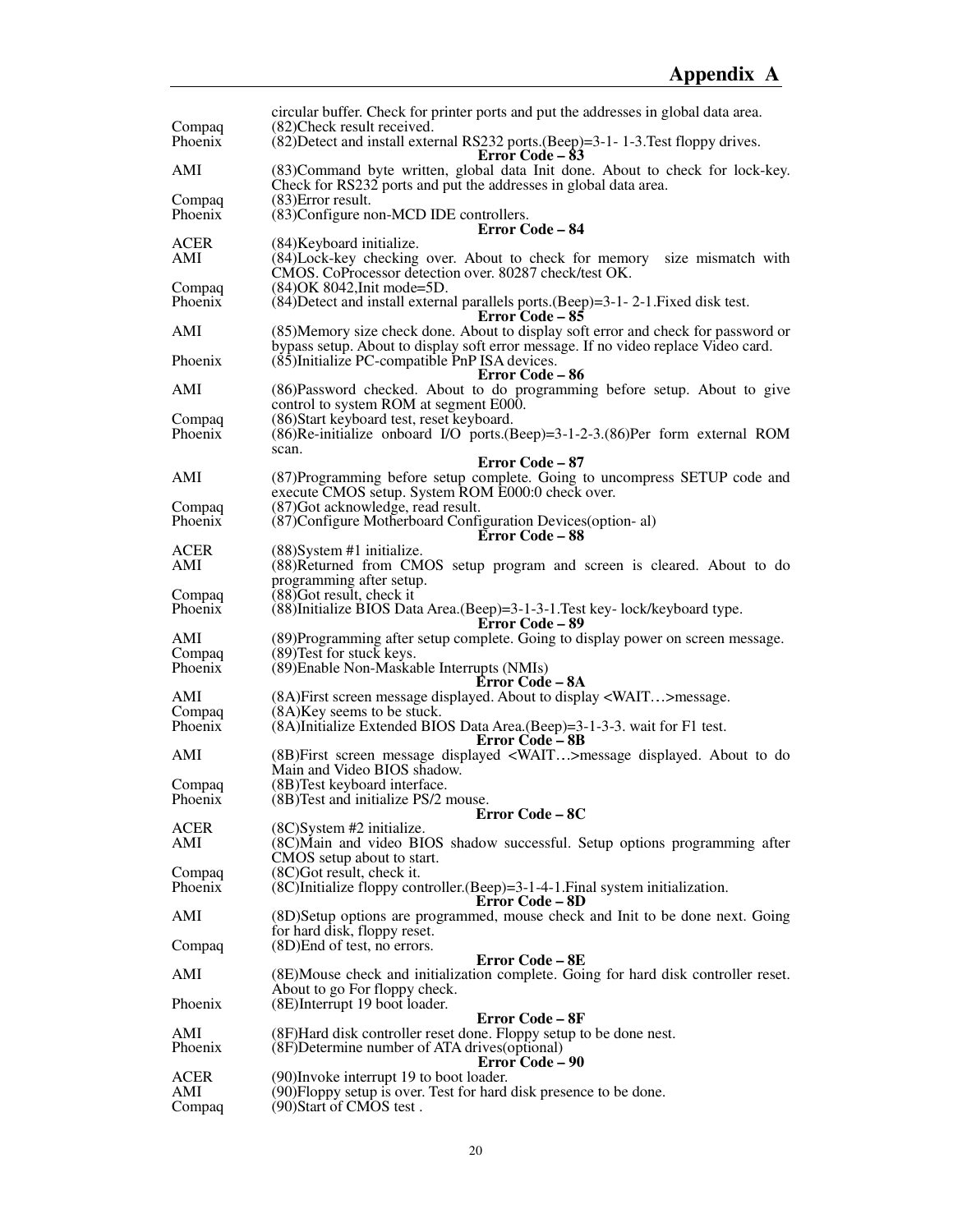| Phoenix                                  | Chips $& \text{Techn } (90)$ Set-up RAM.<br>$(90)$ Initialize hard-disk controller. (Beep)=3-2-1-1                         |
|------------------------------------------|----------------------------------------------------------------------------------------------------------------------------|
| AMI<br>Compaq                            | <b>Error Code – 91</b><br>(91) Floppy setup complete. Hard disk setup to be done next.<br>$(91)$ CMOS seems to be OK.      |
| Phoenix                                  | Chips $& \text{Techn } (91)$ CPU speed.<br>$(91)$ Initialize local-bus hard-disk controller.(Beep)=3-2-1-2                 |
| AMI                                      | <b>Error Code – 92</b><br>(92) Hard disk setup complete. About to go for BIOS ROM data area check.                         |
| Compaq<br>Chips & Tech<br><b>Phoenix</b> | (92) Error on CMOS read/write test.<br>(92) Configuration check.<br>(92) Jump to User Patch 2. (Beep) = $3-2-1-3$          |
| AMI                                      | <b>Error Code – 93</b><br>(93)BIOS ROM data area check halfway. BIOS ROM data area check to be                             |
| Compaq<br>Phoenix                        | completed.<br>(93) Start of DMA controller test.<br>(93) Build MPTABLE for multi processor boards.                         |
| <b>ACER</b>                              | Error Code – 94<br>$(94)$ #5 shutdown.                                                                                     |
| AMI                                      | (94) Hard disk setup complete. Going to set base and extended memory size. BIOS<br>ROM data area check over.               |
| Compaq                                   | (94) Page registers seem OK.                                                                                               |
| Chips & Tech<br>Phoenix                  | (94)POD Bootstrap.<br>$(94)$ Disable A20 address line. (Beep)=3-2-2-1<br><b>Error Code – 95</b>                            |
| AMI                                      | (95) Memory size adjusted due to mouse support, hard disk type-47. Going to verify<br>from display memory.                 |
| Compaq                                   | $(95)$ DMA controller OK.                                                                                                  |
| Chips & Tech<br>Phoenix                  | $(95)$ Reset ICS.<br>(95)Install CD ROM for boot.                                                                          |
| AMI                                      | <b>Error Code – 96</b><br>(96) Memory size adjusted due to mouse support, hard disk type-47. Going to do any               |
|                                          | Init before C800 optical ROM control. Returned after verifying from display<br>memory.                                     |
| Compaq                                   | (96)8237 DMA Initialization complete.                                                                                      |
| Chips & Tech<br><b>Phoenix</b>           | $(96)$ BIOS PEAK.<br>$(96)$ Clear huge ES segment register. $(Beep) = 3-2-2-3$ .<br>Error Code – 97                        |
| AMI                                      | (97) Any Init before C800 optional ROM control is over. Optional ROM check $\&$<br>control will be done next.              |
| Chips & Tech<br>Phoenix                  | $(97)$ VGA power.<br>(97) Fix-up Multi Processor table.                                                                    |
|                                          | Error Code - 98                                                                                                            |
| <b>ACER</b><br>AMI                       | $(98)$ #A shutdown.<br>(98) Optional ROM control is done. About to give control to do any required                         |
|                                          | processing after optional ROM returns control.                                                                             |
| Chips & Tech<br>Phoenix                  | (98) Adapters POS.<br>(98) Search for option ROMs. One long, two short beeps on checksum                                   |
|                                          | failure. (Beep)= $3-2-3-1$ .<br><b>Error Code – 99</b>                                                                     |
| AMI                                      | (99) Any initialization required after optional ROM test over. Going to setup timer<br>data area and printer base address. |
| Phoenix                                  | (99) Check for SMART Drive (optional).<br>Error Code – 9A                                                                  |
| AMI                                      | (9A)Return after setting timer and printer base address. Going to set the RS-232<br>base address.                          |
| Phoenix                                  | (9A)Shadow option ROMS.(Beep)=3-2-3-3.<br>Error Code $-9B$                                                                 |
| AMI                                      | (9B)Returned after RS-232 base address. Going to de any initialization before<br>Co-Processor test.                        |
|                                          | Error Code – 9C                                                                                                            |
| ACER<br>AMI                              | $(9C)$ #B shutdown.<br>(9C)Required initialization before co-Processor is over. Going to initialize the                    |
| Phoenix                                  | CoProcessor next.<br>(9C)Set up Power Management. (Beep)=3-2-4-1.<br>Error Code – 9D                                       |
| AMI                                      | (9D)CoProcessor initialized. Going to do any initialization after CoProcessor test.<br>Error Code – 9E                     |
| AMI                                      | (9E)Initialization after CoProcessor test is complete. Going to check expander                                             |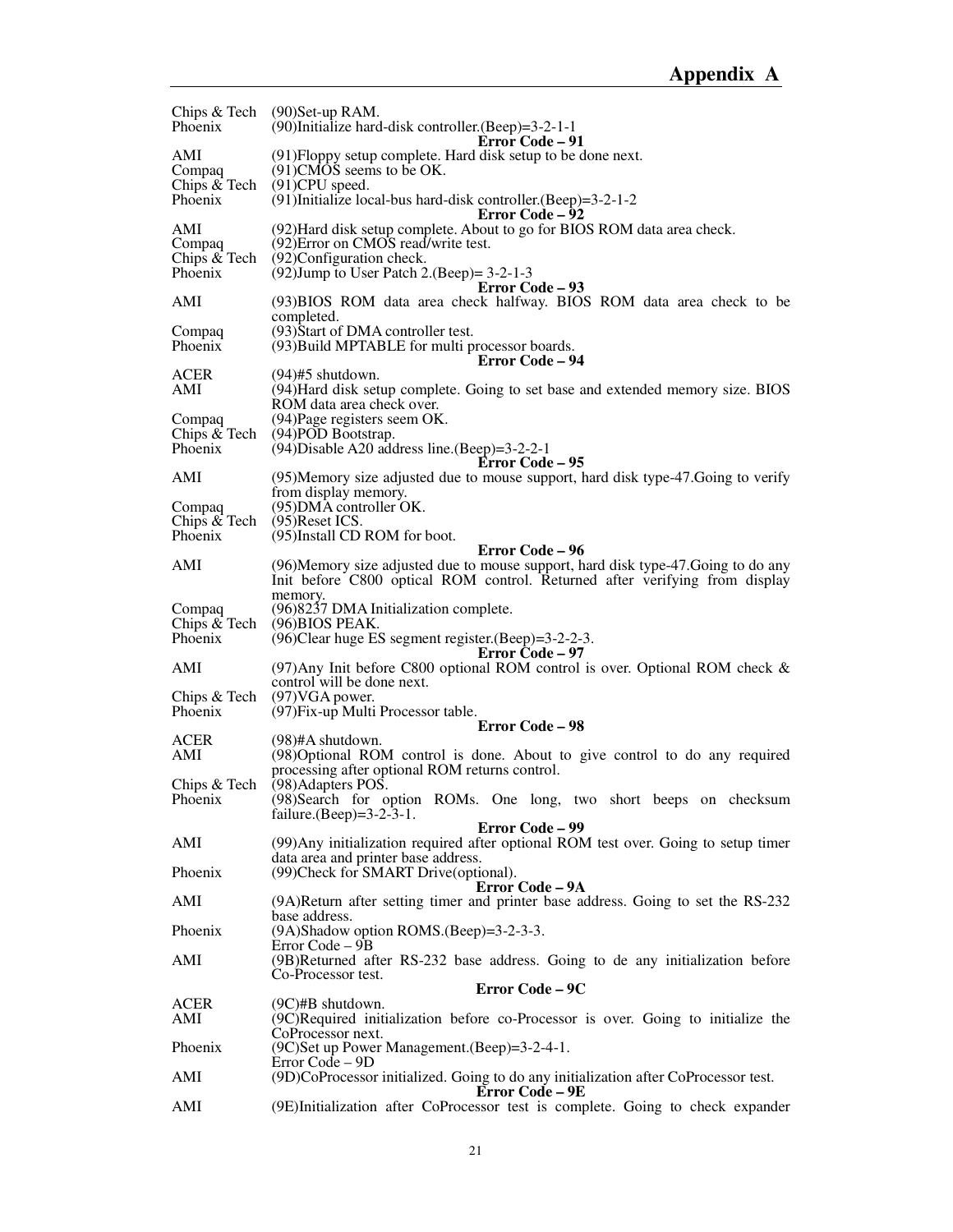| Phoenix            | keyboard, keyboard ID and number-lock.<br>(9E)Enable hardware interrupts.(Beep)=3-2-4-3.                     |
|--------------------|--------------------------------------------------------------------------------------------------------------|
|                    | <b>Error Code – 9F</b>                                                                                       |
| AMI                | (9F)Extended keyboard check is done, ID flag set. num-lock on/off. Keyboard ID<br>command to be issued.      |
| Phoenix            | (9F) Determine number at ATA and SCSI drives.<br>Error Code – A0                                             |
| AMI                | (A0) Keyboard ID command issued. Keyboard ID flag to be reset.                                               |
| Compaq<br>Phoenix  | (A0)Start of diskette tests.<br>$(A0)$ Set time of day $(Beep)=3-3-1-1$                                      |
|                    | <b>Error Code – A1</b>                                                                                       |
| AMI<br>Compaq      | (A1) Keyboard ID flag reset. Cache memory test to follow.<br>$(A1)FDC$ reset active (3F8H bit 2)             |
| AMI                | Error Code – A2<br>(A2) Cache memory test over. Going to display any soft errors.                            |
| Compaq             | (A2)FDC reset inactive (3F8H bit 2)                                                                          |
| Phoenix            | $(A2)$ Check key lock. $(Beep)=3-3-1-3$<br><b>Error Code – A3</b>                                            |
| AMI                | (A3)Soft error display complete. Going to set the keyboard type matric rate.                                 |
| Compaq             | $(A3)FDC$ motoron.                                                                                           |
| AMI                | Error Code - A4<br>(A4) Keyboard type matric rate set. Going to program memory wait states.                  |
| Compaq             | (A4)FDC time-out error.                                                                                      |
| Phoenix            | (A4)Initialize Type matric rate.<br>Error Code - A5                                                          |
| AMI                | (A5)Memory wait states programming over. Going to clear the screen and enable                                |
|                    | parity/NMI.                                                                                                  |
| Compaq             | (A5)FDC failed reset.<br>Error Code – A6                                                                     |
| AMI                | (A6)Screen cleared. Going to enable parity and NMI.                                                          |
| Compaq             | $(AG)FDC$ passed reset.                                                                                      |
| AMI                | <b>Error Code – A7</b><br>(A7) NMI and parity enabled. Going to do any Initialization required before giving |
|                    | control to optional ROM at E000.                                                                             |
| AMI                | Error Code – A8<br>(A8)Initialization before E000 ROM control over. E000 ROM to get control next.            |
| Compaq             | (A8) Start of determine drive type.                                                                          |
| Phoenix            | $(A8)$ Erase F2 prompt. $(Beep)$ 3-3-3-1<br><b>Error Code – A9</b>                                           |
| AMI                | (A9)Returned from E000 ROM control. Going to do any init required after E000                                 |
|                    | optional ROM control.                                                                                        |
| Compaq             | (A9) Seek operation initiated.<br><b>Error Code - AA</b>                                                     |
| AMI                | (AA)Initialization after E000 optional ROM control is over. Going to display the                             |
| Compaq             | system configuration.<br>(AA) Waiting for FDC status.                                                        |
| Phoenix            | $(AA)$ Scan for F2 key stroke. $(Beep)=3-3-3-3$                                                              |
|                    | Error Code – AB-AF                                                                                           |
| Phoenix<br>Phoenix | $(AC)$ Enter SETUP. $(Beep) = 3-3-4-1$<br>(AE)Clear in-POST flag.(Beep)=3-3-4-3.Clear Boot fag.              |
| Compaq             | (AF) diskette tests complete.                                                                                |
| AMI                | <b>Error Code – B0</b><br>(B0)System configuration is displayed. Going to un-com- press SETUP code for       |
|                    | hot-key setup.                                                                                               |
| Award              | (B0)Spurious interrupt occurred in protect mode. Check mismatch memory.                                      |
| Compaq<br>Phoenix  | (B0) Start of fixed drive tests.<br>(B0)Check for errors. (Beep)=3-4-1-1. Unknown interrupt occurred.        |
|                    | Error Code – B1                                                                                              |
| AMI                | (B1)un-compressing of SETUP code is complete. Going to copy any code to                                      |
| Award              | specific area.<br>(B1)If unmasked NMI occurs, Press F1 to disable NMI, F2 to boot.                           |
| Compaq             | (B1)Combo board not found, exit.                                                                             |
| Compaq             | Error Code – B2-B5<br>(B2)Combo controller failed, exit.                                                     |
| Phoenix            | (B2)POST done-prepare to boot operating system. (Beep)=3-4-1-3                                               |
| Compaq             | (B3) Testing drive 1.                                                                                        |
| Compaq<br>Phoenix  | (B4)Testing drive 2.<br>(B4)One short beep before boot.(Beep)=3-4-3-1                                        |
| Compaq             | (B5) Drive error (error condition).                                                                          |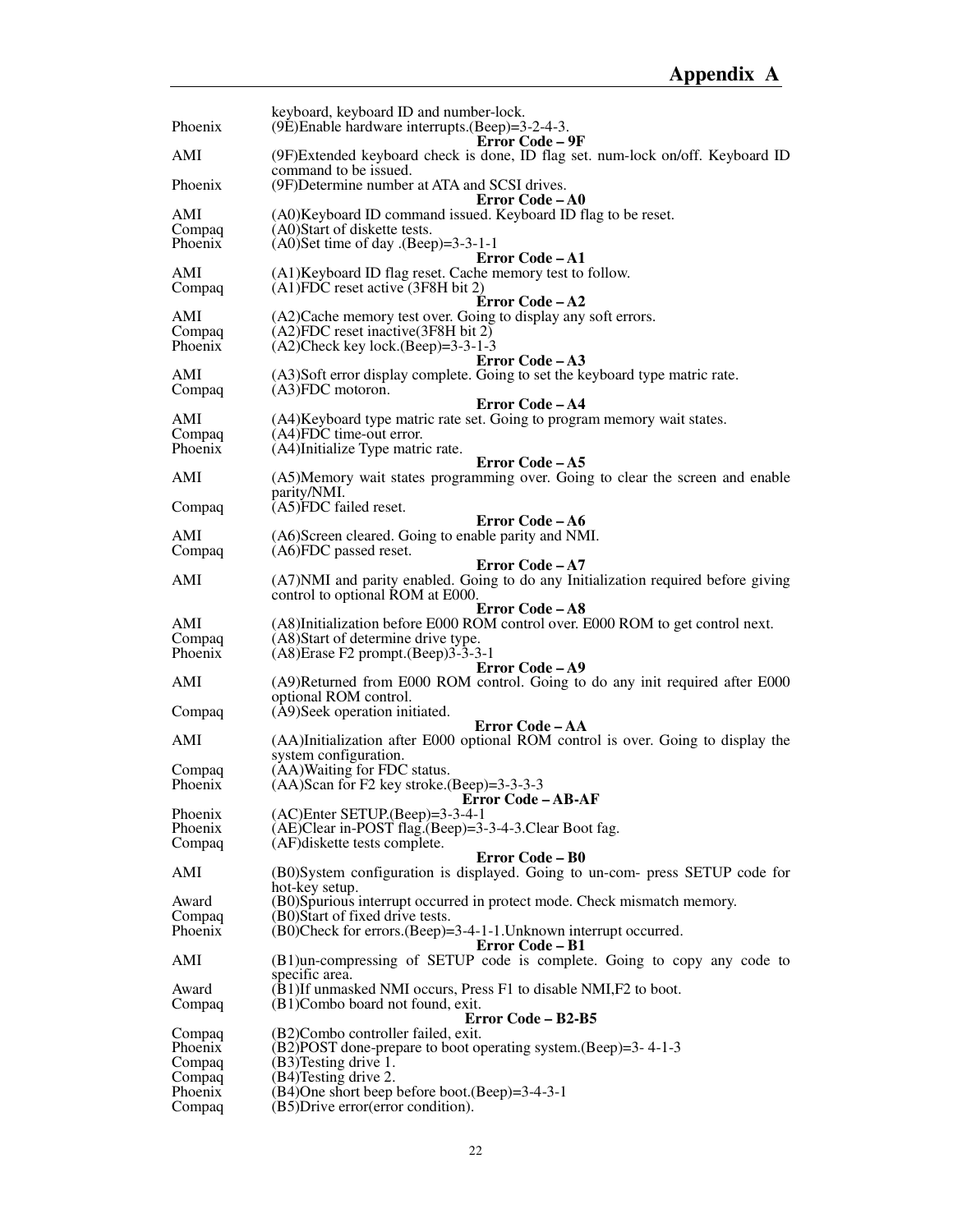| Phoenix      | (B5)terminate Quiet-Boot(optional)                                                                                                               |
|--------------|--------------------------------------------------------------------------------------------------------------------------------------------------|
|              | Error Code – B6                                                                                                                                  |
| Compaq       | (B6)Drive failed (failed to respond).                                                                                                            |
| Phoenix      | $(B6)$ Check password(optional).(Beep)=3-4-2-3<br>Error Code – B7-BD                                                                             |
| Compaq       | (B7)CMOS RAM invalid or no fixed drives, exit.                                                                                                   |
| Compaq       | (B8) Fixed drive tests complete.                                                                                                                 |
| Phoenix      | (B8)Clear global descriptor table.(Beep)=3-4-3-4                                                                                                 |
| Compaq       | (B9) Attempt to boot diskette.                                                                                                                   |
| Phoenix      | (B9)Prepare boot.                                                                                                                                |
| Compaq       | (BA)Attempt to boot fixed drive.                                                                                                                 |
| Phoenix      | (BA)Initialize DMI parameters.                                                                                                                   |
| Compaq       | (BB) Boot attempt failed (diskette or fixed).                                                                                                    |
| Phoenix      | (BB)Initialize PnP option ROMs.                                                                                                                  |
| Compaq       | (BC)Boot record read, jump to boot record.                                                                                                       |
| Phoenix      | $(BC)$ Clear parity checkers. $(Beep) = 3-4-4-1$                                                                                                 |
| Compaq       | (BD) Drive error, retry booting.                                                                                                                 |
| Phoenix      | (BD) Display Multi-Boot menu.                                                                                                                    |
| Award        | <b>Error Code – BE</b>                                                                                                                           |
|              | (BE)Program defaults values into chipset. (BE)Chipset default initialization;<br>Program chipset registers with power on BIOS defaults.          |
| Compaq       | (BE) Weitck CoProcessor test.                                                                                                                    |
| Phoenix      | $(BE)$ Clear screen(optional).(Beep)=3-4-4-3                                                                                                     |
|              | Error Code – BF                                                                                                                                  |
| Award        | (BF)Program the rest of the chipset                                                                                                              |
| Award        | (BF)Chipset initialization; Program chipset registers with setup values.                                                                         |
| Phoenix      | $(BF)$ Check virus and backup reminders. $(Beep) = 3-4-4-4$                                                                                      |
|              | Error Code – C0                                                                                                                                  |
| Award        | (C0) Turn off chipset cache; OEM Specific-cache control.                                                                                         |
| Chips & Tech | (C0)System board memory failure.                                                                                                                 |
| Phoenix      | $(C0)$ Try to boot with INT 19.(Beep)=4-1-1-1                                                                                                    |
|              | Error Code – $C1, C2, C3, C4$                                                                                                                    |
| Award        | (C1)Memory presence test; OEM specific-test to size on- board memory. Bad<br>SIMM.                                                               |
| Chips & Tech | (C1)I/O channel activated.                                                                                                                       |
| Phoenix      | (C1)Initialize POST Error Manager(PEM).                                                                                                          |
| AMI          | (C2) NMI is Disable. Power on delay start on.                                                                                                    |
| Phoenix      | (C2)Initialize error logging.                                                                                                                    |
| AMI          | (C3) Check memory (Cache, Video or first 64K)                                                                                                    |
| Award        | (C3) DRAM Select page, Check BIOS setting and first SIMM, Possible address line                                                                  |
|              | failure.                                                                                                                                         |
| Phoenix      | (C3)Initialize error display function.                                                                                                           |
| Award        | (C4)CMOS conflicts, check video switch, BIOS(Chipset) on the video not                                                                           |
|              | initializing.                                                                                                                                    |
| Phoenix      | (C4) initialize system error handler.                                                                                                            |
|              | Error Code – C5                                                                                                                                  |
| AMI<br>Award | (C5)Power on delay complete. Going to enable ROM i.c. disable Cache if any.<br>(C5)Early shadow; OEM Specific-Early shadow enable for fast boot. |
| Phoenix      | (C5)PnPnd dual CMOS(optional)                                                                                                                    |
|              | Error Code – C6                                                                                                                                  |
| AMI          | (C6)Calculating ROM BIOS checksum.                                                                                                               |
| Award        | (C6)Cache presence test; External cache size detection. (Check Memory first)                                                                     |
|              | 64K. Check CPU jumper Setting). Also, Check Video memory                                                                                         |
| Phoenix      | (C6)Initialize notebook docking (optional).                                                                                                      |
|              | Error Code – C7                                                                                                                                  |
| AMI          | (C7)ROM BIOS checksum passed. CMOS shutdown register test to be done next.                                                                       |
| Award        | (C7)Shadow video/system BIOS after memory pass.                                                                                                  |
| Phoenix      | (C7)Initialize notebook docking late.                                                                                                            |
|              | Error Code – C8,C9                                                                                                                               |
| AMI          | (C8)CMOS Shutdown register test done. CMOS checksum calculation to be done<br>next.                                                              |
| Award        | (C8)CMOS Shutdown, time delay.                                                                                                                   |
| Phoenix      | (C8)Force check(optional)                                                                                                                        |
| Phoenix      | (C9)Extended checksum(optional)                                                                                                                  |
|              | Error Code - CA, CB, CC                                                                                                                          |
| AMI          | (CA)CMOS checksum calculation is done, CMOS Drag byte written. CMOS status                                                                       |
|              | register about to initializing for Date and Time.                                                                                                |
| Award        | (CA)Micronics cache initialization.                                                                                                              |
| AMI          | (CB)CMOS status register Init done. Any initialization before keyboard BAT to be                                                                 |